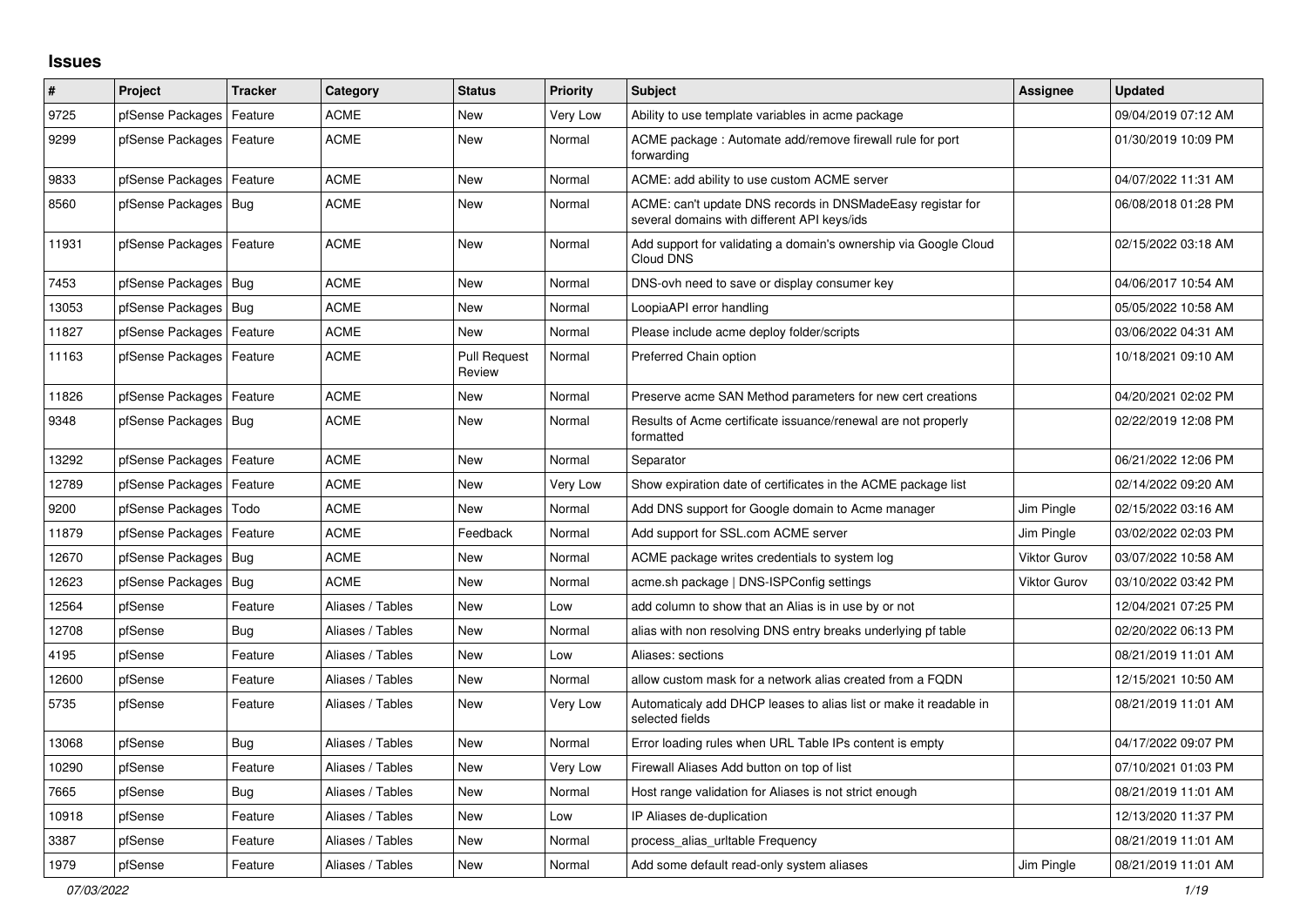| #     | Project                    | Tracker    | Category         | <b>Status</b>                 | <b>Priority</b> | <b>Subject</b>                                                                                                | <b>Assignee</b>   | <b>Updated</b>      |
|-------|----------------------------|------------|------------------|-------------------------------|-----------------|---------------------------------------------------------------------------------------------------------------|-------------------|---------------------|
| 13245 | pfSense                    | Feature    | Aliases / Tables | <b>Pull Request</b><br>Review | Normal          | Type column on Alias lists                                                                                    | Jim Pingle        | 06/28/2022 12:01 PM |
| 9296  | pfSense                    | <b>Bug</b> | Aliases / Tables | Confirmed                     | Low             | Alias content is sometimes incomplete when mixing FQDN and IP<br>address                                      | Reid<br>Linnemann | 06/18/2022 03:12 PM |
| 13282 | pfSense Plus               | <b>Bug</b> | Aliases / Tables | <b>New</b>                    | Normal          | FQDN Aliases Break if an Invalid Domain is Present in the Chain                                               | Reid<br>Linnemann | 07/02/2022 08:50 PM |
| 10845 | pfSense Packages   Bug     |            | apcupsd          | New                           | Normal          | apcupsd doesn't stop when not enabled                                                                         |                   | 08/24/2020 10:16 AM |
| 11898 | pfSense Packages   Bug     |            | apcupsd          | New                           | Normal          | PHP error from apcupsd dashboard widget                                                                       |                   | 05/07/2021 09:12 AM |
| 11375 | pfSense Packages   Bug     |            | apcupsd          | New                           | Normal          | UPS Type <blank> for USB APC</blank>                                                                          |                   | 02/26/2021 11:10 AM |
| 8454  | pfSense Packages   Bug     |            | arpwatch         | New                           | Very Low        | Arpwatch package break email notifications from other sources                                                 |                   | 06/23/2022 07:49 PM |
| 12812 | pfSense Packages   Feature |            | arpwatch         | New                           | Normal          | Would it be helpful if the FreeBSD net-mgmt/arpwatch port had an<br>option to use mail/dma for mail delivery? |                   | 02/16/2022 06:09 PM |
| 12101 | pfSense Packages   Bug     |            | arpwatch         | Assigned                      | Normal          | ArpWatch Suppression Mac for "flip-flop" not suppressing                                                      | Viktor Gurov      | 10/09/2021 07:19 PM |
| 12546 | pfSense Plus               | Feature    | Authentication   | New                           | Normal          | Add 2FA Support to pfSense Plus Local Database Authentication                                                 |                   | 06/25/2022 05:30 PM |
| 4098  | pfSense                    | Feature    | Authentication   | <b>New</b>                    | Normal          | Add option to force a password change on login                                                                |                   | 08/21/2019 10:31 AM |
| 9222  | pfSense                    | Feature    | Authentication   | New                           | Normal          | Add sshguard log when release an IP                                                                           |                   | 08/14/2019 01:00 PM |
| 13260 | pfSense                    | Feature    | Authentication   | <b>New</b>                    | Normal          | Add support for OpenVPN static-challenge                                                                      |                   | 06/09/2022 02:04 PM |
| 5825  | pfSense                    | Feature    | Authentication   | <b>New</b>                    | Normal          | Allow EAP-RADIUS for authentication servers                                                                   |                   | 08/21/2019 10:32 AM |
| 10843 | pfSense                    | Feature    | Authentication   | New                           | Normal          | Allow user manager settings to specify multiple authentication<br>servers                                     |                   | 01/13/2022 07:22 AM |
| 10765 | pfSense                    | <b>Bug</b> | Authentication   | New                           | Normal          | Ampersands in Idap_extended_query are escaped twice                                                           |                   | 09/02/2020 07:55 AM |
| 8694  | pfSense                    | Feature    | Authentication   | New                           | Very Low        | Client CA Auth for PFSense WebGui                                                                             |                   | 08/21/2019 09:25 AM |
| 12519 | pfSense                    | <b>Bug</b> | Authentication   | New                           | Normal          | Fail authentication using special character in password via the LDAP<br>connector                             |                   | 11/12/2021 07:39 AM |
| 12726 | pfSense                    | <b>Bug</b> | Authentication   | <b>New</b>                    | Normal          | LDAP select container button auto populate                                                                    |                   | 01/25/2022 01:48 PM |
| 12283 | pfSense                    | <b>Bug</b> | Authentication   | New                           | Normal          | LDAP/RADIUS authentication servers configuration does not allow<br>source IP address to be specified          |                   | 08/20/2021 01:15 AM |
| 12095 | pfSense                    | <b>Bug</b> | Authentication   | New                           | Normal          | Memory leak in pcscd                                                                                          |                   | 06/01/2022 01:01 PM |
| 9165  | pfSense                    | Feature    | Authentication   | New                           | Normal          | only IPs can be added to sshguard whitelist                                                                   |                   | 04/21/2022 12:39 PM |
| 9937  | pfSense                    | Feature    | Authentication   | New                           | Normal          | OpenVPN Login User Privilege                                                                                  |                   | 11/29/2019 08:46 AM |
| 8087  | pfSense                    | <b>Bug</b> | Authentication   | New                           | Normal          | Provide Calling-Station-ID to RADIUS backed VPN connections                                                   |                   | 06/06/2020 05:36 AM |
| 10352 | pfSense                    | <b>Bug</b> | Authentication   | New                           | Very Low        | RADIUS authentication fails with MSCHAPv1 or MSCHAPv2 when<br>passwords contain international characters      |                   | 06/20/2022 04:04 PM |
| 5652  | pfSense                    | <b>Bug</b> | Authentication   | New                           | Normal          | Radius IETF Class Group Assignment - Incorrect Standard                                                       |                   | 08/13/2019 01:39 PM |
| 12091 | pfSense                    | Feature    | Authentication   | New                           | Normal          | RFE: Add support for sssd authentication                                                                      |                   | 12/10/2021 04:55 PM |
| 11920 | pfSense Plus               | Feature    | Authentication   | New                           | Normal          | SAML Authentication for pfSense (VPN and webConfigurator)                                                     |                   | 05/14/2021 12:56 AM |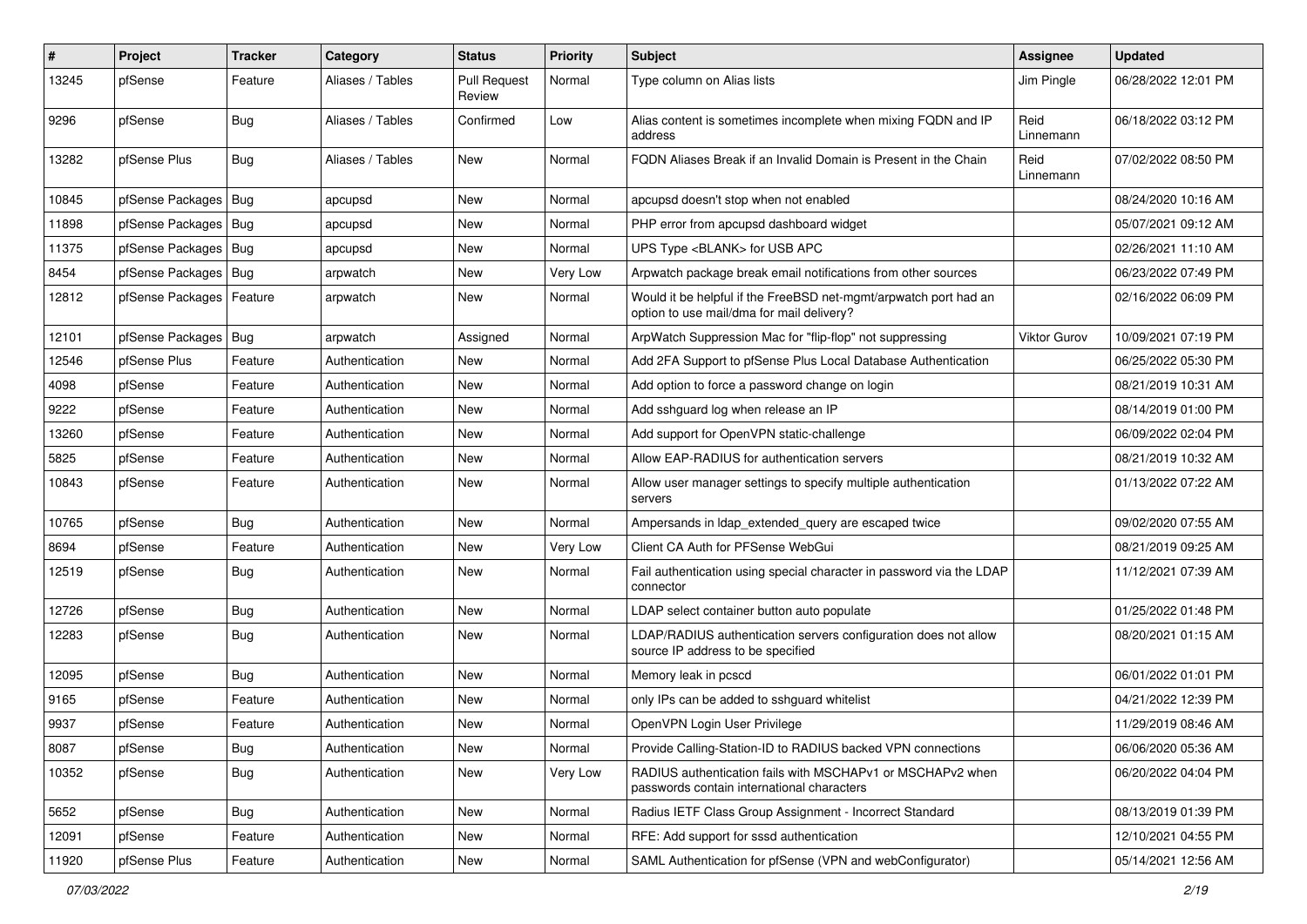| ∦     | Project                | <b>Tracker</b> | Category         | <b>Status</b>                 | <b>Priority</b> | <b>Subject</b>                                                                                                                      | <b>Assignee</b>       | <b>Updated</b>      |
|-------|------------------------|----------------|------------------|-------------------------------|-----------------|-------------------------------------------------------------------------------------------------------------------------------------|-----------------------|---------------------|
| 9288  | pfSense                | Feature        | Authentication   | New                           | Normal          | SSHGuard add pfSense signature in standard                                                                                          |                       | 08/14/2019 01:19 PM |
| 4242  | pfSense                | Feature        | Authentication   | <b>New</b>                    | Normal          | Two Factor or OTP Authentication for Admin Interface                                                                                |                       | 01/04/2022 12:07 PM |
| 12458 | pfSense                | Feature        | Authentication   | New                           | Normal          | Use "unixHomeDirectory" instead of "homeDirectory" when LDAP<br>authentication server is Active Directory                           |                       | 10/15/2021 08:18 AM |
| 8775  | pfSense                | Feature        | Authentication   | New                           | Very Low        | Use SRV record for LDAP Authentication                                                                                              |                       | 05/06/2020 07:49 AM |
| 13093 | pfSense                | <b>Bug</b>     | Authentication   | In Progress                   | Normal          | LDAP authentication fails with extended query and RFC2307 group<br>lookups enabled                                                  | Chris Linstruth       | 06/28/2022 06:09 PM |
| 12715 | pfSense                | Bug            | Authentication   | <b>New</b>                    | Normal          | Long system startup time when LDAP is configured and unavailable<br>during startup.                                                 | Christian<br>McDonald | 01/24/2022 05:50 AM |
| 12863 | pfSense                | Feature        | Authentication   | New                           | Very Low        | dynamically tune sha512crypt rounds                                                                                                 | Jim Pingle            | 03/19/2022 12:53 PM |
| 6742  | pfSense                | Feature        | Authentication   | New                           | Normal          | OAuth2 authentication for OpenVPN (and for FreeRadius)                                                                              | Jim Thompson          | 10/19/2020 09:19 AM |
| 11626 | pfSense Plus           | <b>Bug</b>     | Authentication   | <b>New</b>                    | Normal          | Google LDAP connection failed due to lack of SNI for TLS 1.3                                                                        | Luiz Souza            | 06/27/2022 07:23 AM |
| 12225 | pfSense                | <b>Bug</b>     | Authentication   | <b>Pull Request</b><br>Review | Normal          | Group membership field is not needed for remote groups                                                                              | <b>Viktor Gurov</b>   | 06/28/2022 12:01 PM |
| 11266 | pfSense Packages       | Feature        | AutoConfigBackup | New                           | Very Low        | Give an option to list restore point in "reverse" order/latest at the top.                                                          |                       | 01/19/2021 06:58 PM |
| 12329 | pfSense Packages       | Feature        | Avahi            | <b>New</b>                    | Normal          | Add optional floating firewall rules for IPv4 and IPv6                                                                              |                       | 02/09/2022 04:43 PM |
| 12767 | pfSense Packages       | Bug            | Avahi            | New                           | Normal          | `Package radavahi-daemon does does not exist in current pfSense<br>version and it has been removed"" message on pfSense 2.7 restore |                       | 02/07/2022 11:28 AM |
| 9495  | pfSense Packages       | Bug            | AWS VPC          | New                           | Normal          | AWS VPC VPN wizard produces incorrect config (SHA256 should<br>be SHA1)                                                             |                       | 08/19/2019 02:45 PM |
| 9497  | pfSense Packages       | Bug            | AWS VPC          | <b>New</b>                    | Normal          | AWS VPN Wizard: WebGUI times out.                                                                                                   |                       | 11/13/2019 10:07 AM |
| 13039 | pfSense Packages       | Feature        | AWS VPC          | New                           | Normal          | Handle transit gateway VPNs in the AWS VPN wizard                                                                                   |                       | 04/11/2022 07:31 AM |
| 10900 | pfSense Packages   Bug |                | Backup           | Feedback                      | Normal          | /packages/backup/backup.php?a=download&t=backup HTTP 504,<br>or Sends PHP Error Message as ASCII/Text file Named<br>pfsense.bak.tgz |                       | 04/05/2022 01:51 AM |
| 11098 | pfSense Packages   Bug |                | Backup           | Feedback                      | Normal          | Backup Files and Directories plugin crashes firewall if /root specified<br>as backup location                                       | <b>Viktor Gurov</b>   | 07/02/2022 08:41 PM |
| 13289 | pfSense                | <b>Bug</b>     | Backup / Restore | New                           | Low             | Attempting to restore a 0 byte "config.xml" prints an error that the<br>file cannot be read                                         |                       | 06/28/2022 12:01 PM |
| 7757  | pfSense                | Bug            | Backup / Restore | New                           | Normal          | Auto Config Backup fails to upload unless Default Gateway is up                                                                     |                       | 08/16/2019 12:47 PM |
| 12553 | pfSense                | Feature        | Backup / Restore | <b>New</b>                    | Normal          | Auto Config Backup: Allow selecting multiple backups for deletion                                                                   |                       | 02/22/2022 04:27 AM |
| 7688  | pfSense                | Feature        | Backup / Restore | New                           | Low             | AutoConfigBackup - Info Icon - username only                                                                                        |                       | 10/22/2017 10:46 AM |
| 9775  | pfSense                | Feature        | Backup / Restore | New                           | Normal          | AutoConfigBackup - Rolling per day/hour cap on changes, retention<br>policy                                                         |                       | 09/20/2019 09:19 AM |
| 4681  | pfSense                | Feature        | Backup / Restore | New                           | Normal          | AutoConfigBackup make a way to easily download a saved backup                                                                       |                       | 08/16/2019 12:46 PM |
| 6608  | pfSense                | Feature        | Backup / Restore | New                           | Low             | backup and restore dhcp                                                                                                             |                       | 07/13/2016 04:09 PM |
| 11110 | pfSense                | <b>Bug</b>     | Backup / Restore | New                           | Normal          | Backup file should be checked before restoring a specific area                                                                      |                       | 12/05/2020 02:50 PM |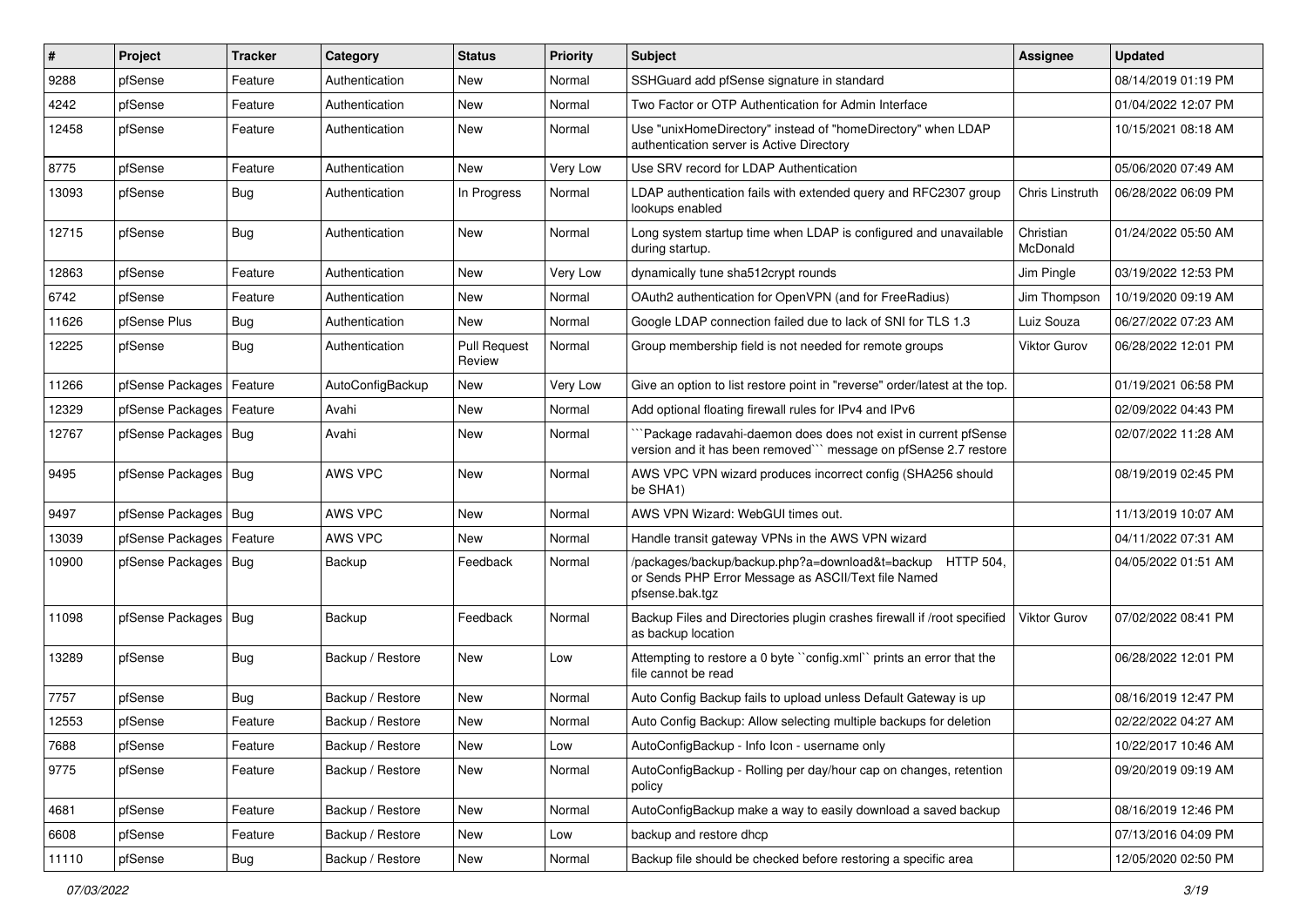| $\vert$ # | Project                       | <b>Tracker</b>     | Category         | <b>Status</b> | <b>Priority</b> | Subject                                                                                                 | <b>Assignee</b>       | <b>Updated</b>      |
|-----------|-------------------------------|--------------------|------------------|---------------|-----------------|---------------------------------------------------------------------------------------------------------|-----------------------|---------------------|
| 286       | pfSense                       | Feature            | Backup / Restore | New           | Normal          | Backup/restore users individually                                                                       |                       | 01/09/2021 03:48 PM |
| 12249     | pfSense                       | Bug                | Backup / Restore | New           | Normal          | HAProxy causing failed ACB backups                                                                      |                       | 11/15/2021 11:58 PM |
| 1367      | pfSense                       | Feature            | Backup / Restore | New           | Normal          | Input validation on partial config restores                                                             |                       | 03/21/2011 01:16 AM |
| 3696      | pfSense                       | Feature            | Backup / Restore | New           | Normal          | Multiple items backup/restore                                                                           |                       | 06/06/2014 02:33 PM |
| 3697      | pfSense                       | Feature            | Backup / Restore | New           | Normal          | New backup/restore area: Certificates                                                                   |                       | 03/11/2017 11:30 AM |
| 12774     | pfSense                       | <b>Bug</b>         | Backup / Restore | New           | Normal          | Picture widget image is not saved in backup                                                             |                       | 04/04/2022 04:48 AM |
| 1738      | pfSense                       | Bug                | Backup / Restore | New           | Very Low        | Restore fails when username in backup is not matching                                                   |                       | 12/11/2021 07:51 PM |
| 8076      | pfSense                       | Bug                | Backup / Restore | New           | Normal          | User can easily apply an unusable interface configuration after<br>restore                              |                       | 08/14/2019 10:52 AM |
| 13205     | pfSense Docs                  | <b>New Content</b> | Backup / Restore | Feedback      | Normal          | <b>ZFS Boot Environment documentation</b>                                                               | Christian<br>McDonald | 05/31/2022 10:55 AM |
| 13132     | pfSense                       | Bug                | Backup / Restore | <b>New</b>    | Normal          | Two SSHDATA Sections in Restored Config Breaks Unit                                                     | Jim Pingle            | 06/29/2022 07:53 AM |
| 10445     | pfSense Packages              | Bug                | <b>BIND</b>      | Feedback      | Normal          | BIND crashed when added RPZ. rpz is not a master or slave zone.                                         |                       | 04/21/2022 12:40 PM |
| 11563     | pfSense Packages              | Bug                | <b>BIND</b>      | New           | High            | BIND GUI writes TXT records > 255 characters                                                            |                       | 02/27/2021 07:11 AM |
| 11634     | pfSense Packages   Regression |                    | <b>BIND</b>      | New           | Normal          | bind hangs when pfsense is reconnecting as an openvpn client to a<br>TUN openvpn server                 |                       | 03/14/2021 07:23 AM |
| 8197      | pfSense Packages              | Bug                | <b>BIND</b>      | New           | Normal          | BIND UI fails to properly update zone with inline DNSSEC signing<br>enabled                             |                       | 02/18/2019 05:23 PM |
| 10330     | pfSense Packages   Bug        |                    | <b>BIND</b>      | Feedback      | Normal          | BIND zone configuration displays wrong DS resource record with<br>inline DNSSEC signing enabled         |                       | 04/21/2022 12:40 PM |
| 11074     | pfSense Packages   Bug        |                    | <b>BIND</b>      | New           | Low             | bind Zone Settings Zones, Save button opens "Confirmation<br>required to save changes"                  |                       | 11/16/2020 11:08 AM |
| 9916      | pfSense Packages              | Feature            | <b>BIND</b>      | Feedback      | Normal          | Check allow-transfer in custom option when the zone is slave                                            |                       | 04/21/2022 12:40 PM |
| 10760     | pfSense Packages              | Bug                | <b>BIND</b>      | New           | High            | pfSense BIND 9.14.12 server terminates due to assertion failure                                         |                       | 07/11/2020 04:53 PM |
| 10693     | pfSense Packages   Bug        |                    | <b>BIND</b>      | New           | Normal          | pfSense Bind Zone Editor UI does not update zone serial number<br>when a change is made                 |                       | 09/01/2021 12:51 AM |
| 8199      | pfSense Packages              | Feature            | <b>BIND</b>      | <b>New</b>    | Normal          | Support reordering and/or sort alphabetically across BIND package                                       |                       | 12/12/2017 02:05 AM |
| 8146      | pfSense Packages              | Feature            | <b>BIND</b>      | New           | Normal          | Zone Domain Records more powerfull for BIND Zones                                                       |                       | 08/13/2019 09:39 AM |
| 13114     | pfSense Packages              | Bug                | <b>BIND</b>      | Feedback      | Normal          | BIND calls rndc in rc stop when named is not running                                                    | <b>Stuart Wyatt</b>   | 05/04/2022 12:41 PM |
| 13002     | pfSense Packages   Regression |                    | <b>BIND</b>      | Feedback      | Normal          | BIND 9.16 13 could not find existing DNSSEC keys at<br>cf/named/etc/namedb/keys due to directory change | <b>Viktor Gurov</b>   | 03/31/2022 12:14 PM |
| 12869     | pfSense Packages              | <b>Bug</b>         | <b>BIND</b>      | Feedback      | Normal          | Bind DNS Package AAAA filtering Broken on new ZFS Installs                                              | Viktor Gurov          | 03/09/2022 12:38 PM |
| 11343     | pfSense Packages              | Bug                | <b>BIND</b>      | Feedback      | Low             | Invalid link to pfSense-pkg-bind changelog                                                              | Viktor Gurov          | 04/05/2022 08:12 AM |
| 4472      | pfSense                       | Feature            | Build / Release  | New           | Normal          | Cryptographically sign every (sub-)release                                                              |                       | 08/13/2019 12:53 PM |
| 13332     | pfSense Plus                  | Bug                | Build / Release  | New           | Normal          | HAProxy Broken after v22.05 and HAProxy v0.61 3                                                         |                       | 07/02/2022 11:34 PM |
| 12782     | pfSense                       | Todo               | Build / Release  | New           | Normal          | Disable compatibility flag                                                                              | <b>Brad Davis</b>     | 06/28/2022 12:01 PM |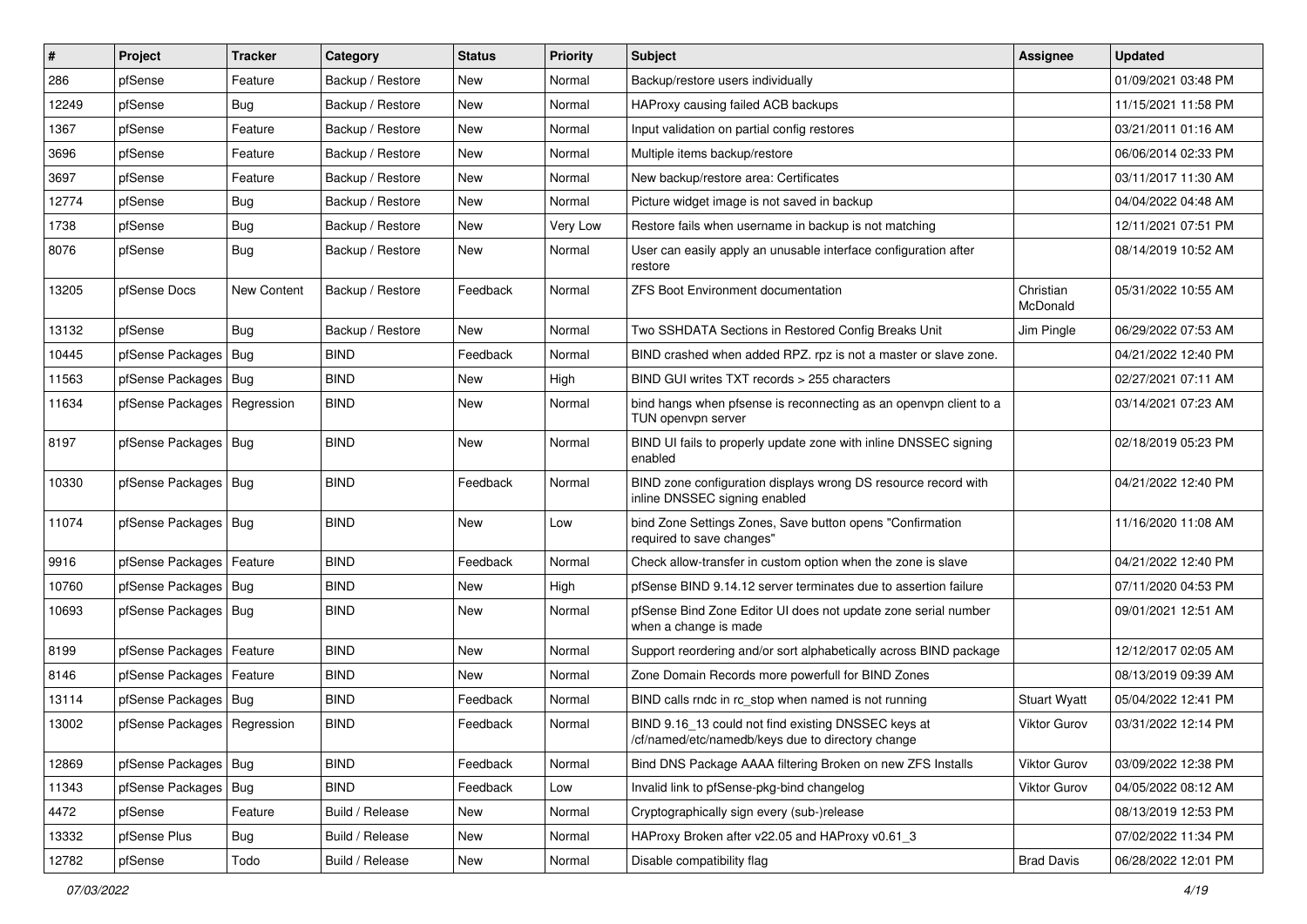| #     | Project      | <b>Tracker</b> | Category              | <b>Status</b>                 | <b>Priority</b> | <b>Subject</b>                                                                                        | Assignee        | <b>Updated</b>      |
|-------|--------------|----------------|-----------------------|-------------------------------|-----------------|-------------------------------------------------------------------------------------------------------|-----------------|---------------------|
| 1924  | pfSense      | Feature        | <b>Captive Portal</b> | New                           | Normal          | Ability of CP's allowed IP addresses to use aliases                                                   |                 | 07/26/2018 04:28 AM |
| 7971  | pfSense      | Feature        | <b>Captive Portal</b> | New                           | Normal          | Allow import, export and synchronization of MACs under Captive<br>Portal service                      |                 | 10/19/2017 04:56 AM |
| 6956  | pfSense      | Feature        | Captive Portal        | New                           | Normal          | Allow more control over concurrent logins                                                             |                 | 11/23/2016 12:01 PM |
| 3053  | pfSense      | Feature        | Captive Portal        | New                           | Normal          | Automatically add DHCP static addresses to CP passthru-mac                                            |                 | 06/21/2013 11:54 AM |
| 11189 | pfSense      | Feature        | Captive Portal        | New                           | Normal          | Captive Portal - Tarpit option                                                                        |                 | 12/23/2020 06:44 PM |
| 2963  | pfSense      | Feature        | <b>Captive Portal</b> | New                           | Normal          | Captive Portal MAC authentication request                                                             |                 | 08/22/2017 09:09 PM |
| 7553  | pfSense      | Bug            | <b>Captive Portal</b> | Confirmed                     | Very Low        | Captive portal on a parent interface blocks traffic on VLAN interfaces<br>too                         |                 | 08/19/2018 03:15 PM |
| 9627  | pfSense      | Feature        | Captive Portal        | New                           | Normal          | Captive Portal only shows authenticated users                                                         |                 | 08/14/2019 02:48 PM |
| 12357 | pfSense      | <b>Bug</b>     | Captive Portal        | New                           | Normal          | Captive Portal popup Logout button loads full login page in popup<br>when clicked                     |                 | 10/27/2021 12:10 PM |
| 4724  | pfSense      | Feature        | Captive Portal        | New                           | Low             | Captive Portal Status Add Client Hostname                                                             |                 | 05/22/2015 08:38 AM |
| 2573  | pfSense      | Feature        | Captive Portal        | New                           | Normal          | Captive Portal support of RADIUS POD (Packet of Disconnect)                                           |                 | 10/17/2016 03:14 AM |
| 2025  | pfSense      | Feature        | <b>Captive Portal</b> | New                           | Normal          | Captive Portal: Easy accessible Logout page instead of Logout<br>pop-up window                        |                 | 02/06/2016 04:59 AM |
| 2545  | pfSense      | Feature        | Captive Portal        | New                           | Low             | CaptivePortal: Custom "Re-authenticate every x minutes"                                               |                 | 07/08/2012 05:21 PM |
| 12467 | pfSense      | <b>Bug</b>     | Captive Portal        | New                           | Normal          | CP error on client disconnect after reboot                                                            |                 | 10/17/2021 05:35 AM |
| 13219 | pfSense      | Feature        | Captive Portal        | New                           | Very Low        | Enable/Disable single voucher roll                                                                    |                 | 05/26/2022 08:14 AM |
| 13290 | pfSense      | Regression     | <b>Captive Portal</b> | Feedback                      | Normal          | Error "dummynet: bad switch 21!" with Captive Portals and Limiters<br>active                          |                 | 07/01/2022 04:53 AM |
| 5658  | pfSense      | <b>Bug</b>     | Captive Portal        | Confirmed                     | Low             | Files with the same name cannot be uploaded to multiple captive<br>portal zones                       |                 | 12/18/2015 07:19 PM |
| 12730 | pfSense      | Bug            | Captive Portal        | New                           | Normal          | RADIUS accounting does not work if WAN is down                                                        |                 | 01/26/2022 05:13 AM |
| 385   | pfSense      | Feature        | Captive Portal        | New                           | Normal          | Reverse captive portal                                                                                |                 | 08/13/2019 12:23 PM |
| 11379 | pfSense      | Feature        | Captive Portal        | New                           | Normal          | <b>Template Roll Printer</b>                                                                          |                 | 02/07/2021 05:26 AM |
| 12648 | pfSense      | Bug            | Captive Portal        | New                           | Normal          | Undocumented variables 'listenporthttp' and 'listenporthttps'                                         |                 | 12/28/2021 10:44 AM |
| 13220 | pfSense      | Feature        | Captive Portal        | New                           | Very Low        | Voucher per-roll bandwidth restrictions and traffic quotas                                            |                 | 05/26/2022 08:16 AM |
| 1675  | pfSense      | <b>Bug</b>     | Captive Portal        | New                           | Normal          | Captive portal logout problems with pop-up blockers.                                                  | Jared Dillard   | 03/28/2016 01:37 PM |
| 13229 | pfSense Docs | Todo           | Captive Portal        | Feedback                      | Normal          | Update documentation for IPFW to PF transition for Limiters and<br>Captive Portal                     | Jim Pingle      | 05/27/2022 03:04 PM |
| 13272 | pfSense      | Bug            | Captive Portal        | <b>Pull Request</b><br>Review | Very Low        | Voucher CSV output has leading space before voucher code                                              | Jim Pingle      | 06/28/2022 12:01 PM |
| 3377  | pfSense      | Feature        | Captive Portal        | New                           | Normal          | OAuth2 authentication in captive portal                                                               | Jim Thompson    | 10/19/2020 09:13 AM |
| 13323 | pfSense      | Bug            | Captive Portal        | New                           | Normal          | Captive Portal breaks policy based routing for mac address<br>bypassed clients after upgrade to 22.05 | Kristof Provost | 06/30/2022 09:46 AM |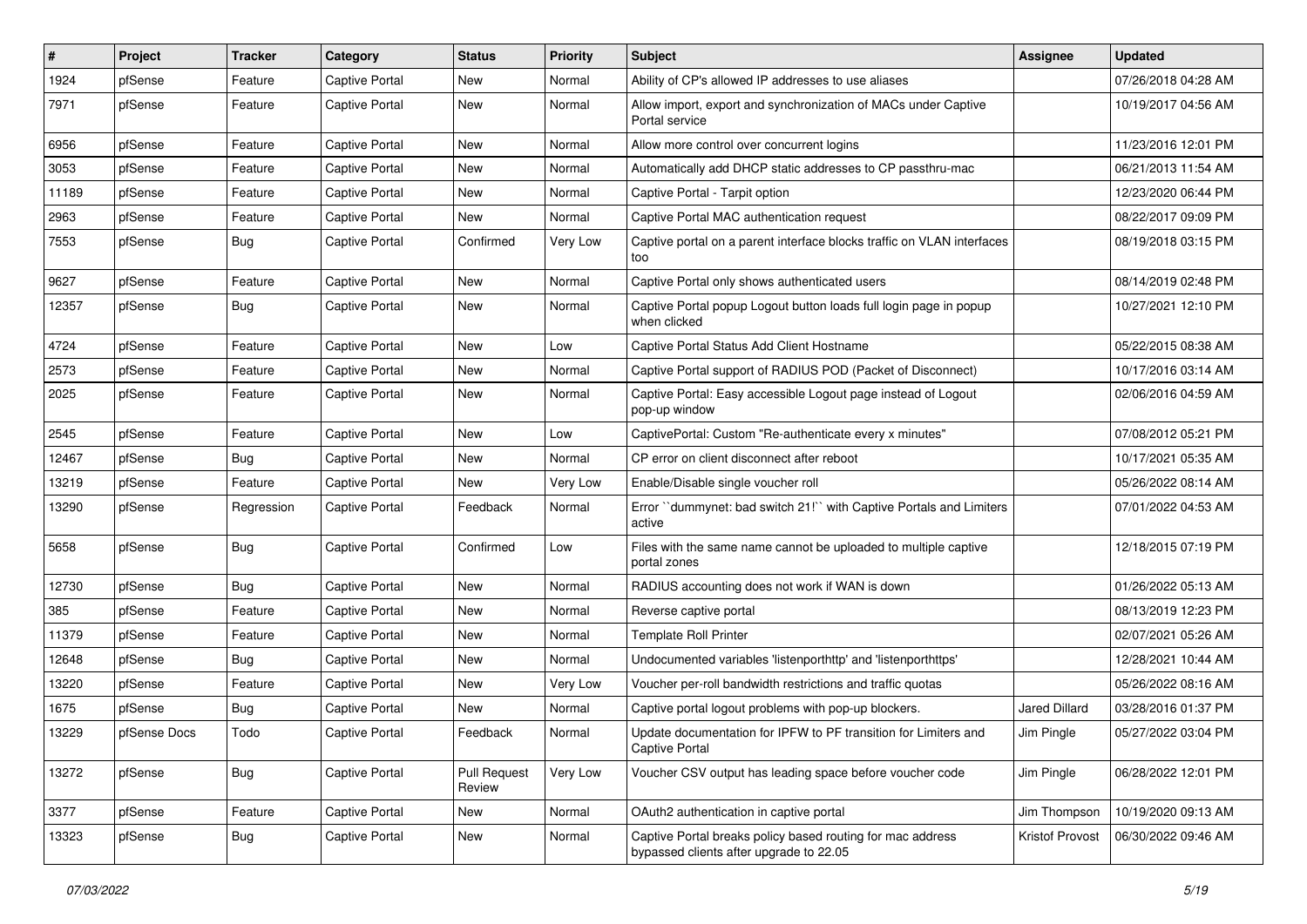| $\pmb{\#}$ | Project          | <b>Tracker</b> | Category       | <b>Status</b>                 | Priority | <b>Subject</b>                                                                                          | <b>Assignee</b>   | <b>Updated</b>      |
|------------|------------------|----------------|----------------|-------------------------------|----------|---------------------------------------------------------------------------------------------------------|-------------------|---------------------|
| 9970       | pfSense          | Feature        | Captive Portal | <b>New</b>                    | Low      | Captive Portal and SAML2 Integration                                                                    | Mauro Braggio     | 10/12/2020 07:39 AM |
| 13215      | pfSense          | <b>Bug</b>     | Captive Portal | Assigned                      | Normal   | Allowed MAC/IP/Hostname traffic counts for authorized users                                             | Reid<br>Linnemann | 05/31/2022 05:31 PM |
| 13226      | pfSense          | <b>Bug</b>     | Captive Portal | Confirmed                     | Normal   | Captive Portal doesn't disconnect established OpenVPN link                                              | Reid<br>Linnemann | 05/30/2022 10:38 AM |
| 1831       | pfSense          | Feature        | Captive Portal | <b>New</b>                    | Normal   | Captive portal IPv6 support                                                                             | Reid<br>Linnemann | 06/28/2022 12:01 PM |
| 2218       | pfSense          | Feature        | CARP           | <b>New</b>                    | Normal   | Ability to delay CARP master status at boot time                                                        |                   | 03/03/2021 11:57 AM |
| 4845       | pfSense          | <b>Bug</b>     | CARP           | Confirmed                     | High     | CARP preemption doesn't switch to backup where connectivity<br>between systems is lost but not NIC link |                   | 07/28/2015 07:55 AM |
| 13110      | pfSense          | <b>Bug</b>     | CARP           | <b>New</b>                    | Very Low | changing CARP VIP address does not update outbound NAT<br>interface IP                                  |                   | 05/03/2022 02:52 PM |
| 2099       | pfSense          | Todo           | CARP           | <b>New</b>                    | Normal   | Remove "queue" from CARP traffic                                                                        |                   | 01/19/2012 10:59 AM |
| 5849       | pfSense          | Bug            | CARP           | <b>New</b>                    | Normal   | Routing fail on CARP IPsec                                                                              |                   | 12/18/2021 04:41 PM |
| 7648       | pfSense          | Bug            | CARP           | <b>New</b>                    | Very Low | SPAN ports on an interface renders CARP HA inoperative                                                  |                   | 06/14/2017 09:19 PM |
| 8567       | pfSense          | Bug            | CARP           | <b>New</b>                    | Normal   | Using IPv6 VIP alias for services may affect CARP IPv6 VIP work                                         |                   | 06/12/2018 01:26 PM |
| 8566       | pfSense          | Bug            | CARP           | <b>New</b>                    | Normal   | Wrong IPv6 source in NS request in case using of IPv6 alias                                             |                   | 06/12/2018 01:26 PM |
| 8100       | pfSense          | Bug            | CARP           | New                           | Normal   | pfsync Initially Deletes States on Primary for Connections<br><b>Established through Secondary</b>      | Luiz Souza        | 02/08/2022 12:59 PM |
| 13063      | pfSense Packages | Feature        | Cellular       | <b>Pull Request</b><br>Review | Normal   | Cellular package shall support more modems and NMEA port                                                |                   | 05/06/2022 02:38 PM |
| 10796      | pfSense Packages | Feature        | Cellular       | Feedback                      | Normal   | Huawei ME909u-521 support                                                                               |                   | 04/21/2022 12:40 PM |
| 1268       | pfSense          | Feature        | Certificates   | New                           | Normal   | Allow mass renewing of certs                                                                            |                   | 11/01/2019 03:17 PM |
| 10258      | pfSense          | Feature        | Certificates   | New                           | Very Low | allow to sign CA                                                                                        |                   | 02/20/2020 04:20 AM |
| 12737      | pfSense          | <b>Bug</b>     | Certificates   | New                           | Normal   | CApath is not defined by default in curl                                                                |                   | 06/28/2022 12:01 PM |
| 11203      | pfSense          | Bug            | Certificates   | New                           | Normal   | certificate manager very slow                                                                           |                   | 12/31/2020 11:57 AM |
| 13305      | pfSense          | Feature        | Certificates   | <b>New</b>                    | Normal   | Certificate Revocation page should show expiration date                                                 |                   | 06/27/2022 10:26 AM |
| 12894      | pfSense Plus     | Bug            | Certificates   | <b>New</b>                    | Low      | duplicating freshly created certificates through refreshing                                             |                   | 03/03/2022 02:35 PM |
| 7289       | pfSense          | <b>Bug</b>     | Certificates   | <b>New</b>                    | Low      | Generating 4096bit Certificate                                                                          |                   | 08/14/2019 09:56 AM |
| 1257       | pfSense          | Feature        | Certificates   | <b>Pull Request</b><br>Review | Normal   | Handle encypted CA/Certificate private keys                                                             |                   | 10/12/2020 07:12 AM |
| 2276       | pfSense          | Feature        | Certificates   | <b>New</b>                    | Normal   | Remote CRL fetch support                                                                                |                   | 02/06/2016 04:14 AM |
| 9889       | pfSense          | <b>Bug</b>     | Certificates   | New                           | Very Low | CRL check for Intermediate CA CRLs fails                                                                | Jim Pingle        | 11/08/2019 11:03 AM |
| 12402      | pfSense Docs     | Todo           | Configuration  | <b>New</b>                    | Normal   | Feedback on Configuration — Advanced Configuration Options —<br>Notifications                           |                   | 09/24/2021 12:46 AM |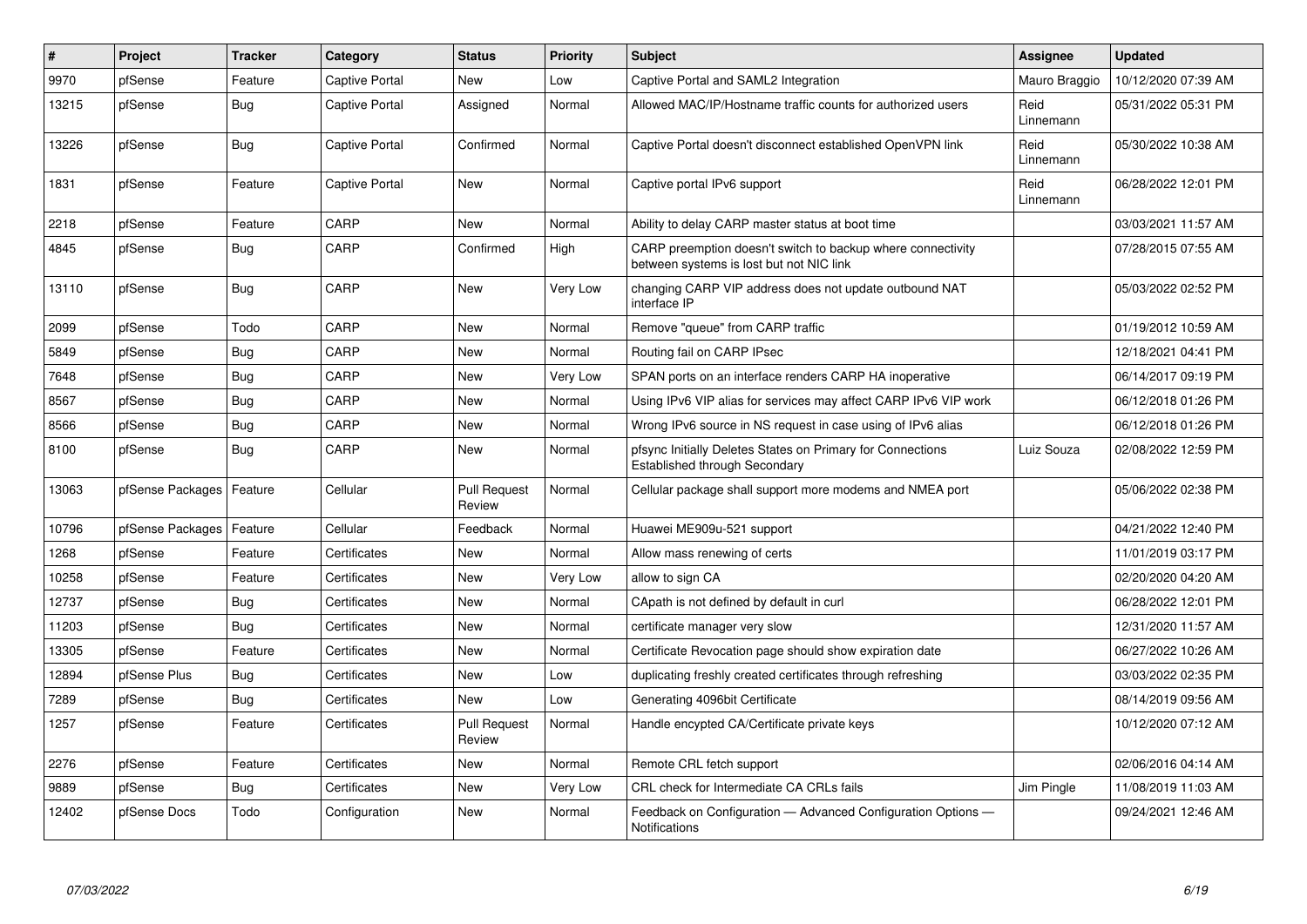| #     | <b>Project</b>   | <b>Tracker</b> | Category                        | <b>Status</b>                 | <b>Priority</b> | <b>Subject</b>                                                                                                        | <b>Assignee</b> | <b>Updated</b>      |
|-------|------------------|----------------|---------------------------------|-------------------------------|-----------------|-----------------------------------------------------------------------------------------------------------------------|-----------------|---------------------|
| 12098 | pfSense Docs     | Correction     | Configuration                   | <b>New</b>                    | Normal          | Feedback on pfSense Configuration Recipes - Accessing a<br>CPE/Modem from Inside the Firewall                         |                 | 07/02/2021 02:30 AM |
| 13291 | pfSense Docs     | Todo           | Configuration                   | New                           | Low             | Notification documentation                                                                                            |                 | 06/21/2022 10:22 AM |
| 13288 | pfSense          | <b>Bug</b>     | Configuration<br>Backend        | <b>New</b>                    | Normal          | Encode FreeRADIUS Custom Options                                                                                      |                 | 06/20/2022 10:36 AM |
| 13287 | pfSense          | Feature        | Configuration<br>Backend        | <b>New</b>                    | Normal          | Encode OpenVPN Custom Options                                                                                         |                 | 06/20/2022 10:33 AM |
| 12483 | pfSense          | <b>Bug</b>     | Configuration<br>Backend        | <b>New</b>                    | Normal          | GUI creates inconsistent config.xml                                                                                   |                 | 10/23/2021 06:48 AM |
| 6398  | pfSense          | Bug            | Configuration<br>Backend        | <b>New</b>                    | Normal          | If config cannot be loaded due to corruption or bug, it isn't handled<br>gracefully (just stops)                      |                 | 08/13/2019 01:23 PM |
| 3895  | pfSense          | Feature        | Configuration<br>Backend        | <b>New</b>                    | Normal          | Timeout for "Apply change"                                                                                            |                 | 01/25/2021 08:07 AM |
| 10833 | pfSense          | <b>Bug</b>     | Configuration<br>Backend        | <b>New</b>                    | Normal          | unbound exits on configuration error when link status flaps on LAN<br>interface                                       |                 | 08/13/2020 11:53 PM |
| 5902  | pfSense          | Todo           | Configuration<br>Backend        | <b>New</b>                    | Normal          | Use a common place for default values                                                                                 |                 | 08/13/2019 12:53 PM |
| 13268 | pfSense          | Todo           | Console Menu                    | Ready To Test                 | Normal          | columns don't align nicely in console with medium-long interface<br>names                                             |                 | 06/12/2022 10:32 PM |
| 6469  | pfSense          | Feature        | Console Menu                    | <b>New</b>                    | Normal          | Improve help + self documentation in console PHP shell                                                                |                 | 08/13/2019 01:23 PM |
| 7747  | pfSense          | Feature        | Console Menu                    | New                           | Normal          | Minor UI Tweak: Make hitting enter on the console (esp via SSH)<br>should not log you out, but simply redraw the menu |                 | 08/01/2017 04:03 PM |
| 13249 | pfSense          | Bug            | Console Menu                    | <b>New</b>                    | Normal          | Running playback comands multiple times results in PHP error                                                          |                 | 06/06/2022 07:02 AM |
| 13258 | pfSense          | <b>Bug</b>     | Console Menu                    | <b>Pull Request</b><br>Review | Low             | secret menu option 100                                                                                                | Jim Pingle      | 06/28/2022 12:01 PM |
| 2693  | pfSense          | Feature        | Console Menu                    | <b>New</b>                    | Normal          | Allow mapping mapping non-physical interfaces via console                                                             | Mathieu Simon   | 11/27/2012 03:00 PM |
| 11970 | pfSense Packages | Bug            | Coreboot                        | <b>New</b>                    | Normal          | Netgate Firmware Upgrade Doesn't Work on XG-2758                                                                      |                 | 04/21/2022 12:39 PM |
| 13074 | pfSense Plus     | Bug            | Cryptographic<br><b>Modules</b> | New                           | Normal          | AES-GCM with SafeXcel on Netgate 2100 causes MBUF overload                                                            |                 | 06/12/2022 11:14 AM |
| 12658 | pfSense Packages | Feature        | darkstat                        | <b>New</b>                    | Normal          | Adding prometheus metrics to darkstat                                                                                 |                 | 05/27/2022 09:44 PM |
| 10395 | pfSense          | Feature        | Dashboard                       | <b>New</b>                    | Low             | Add Dashboard System Information support for more PC Engines<br>APU boards                                            |                 | 02/17/2022 01:02 AM |
| 8458  | pfSense          | Feature        | Dashboard                       | <b>New</b>                    | Low             | Allow reordering of interface widget                                                                                  |                 | 08/14/2019 10:52 AM |
| 2479  | pfSense          | Feature        | Dashboard                       | <b>New</b>                    | Normal          | Allow reordering of the traffic graphs on the dashboard                                                               |                 | 06/08/2012 04:13 PM |
| 6390  | pfSense          | Todo           | Dashboard                       | <b>New</b>                    | Low             | Autoscale from Traffic Graph not correct size (big graphs)                                                            |                 | 05/23/2016 01:38 PM |
| 7182  | pfSense          | Feature        | Dashboard                       | <b>New</b>                    | Normal          | Break up System Widget on the Dashboard                                                                               |                 | 08/21/2019 08:59 AM |
| 5567  | pfSense          | Feature        | Dashboard                       | <b>New</b>                    | Low             | CARP status widget does not update in real time                                                                       |                 | 08/20/2019 03:33 PM |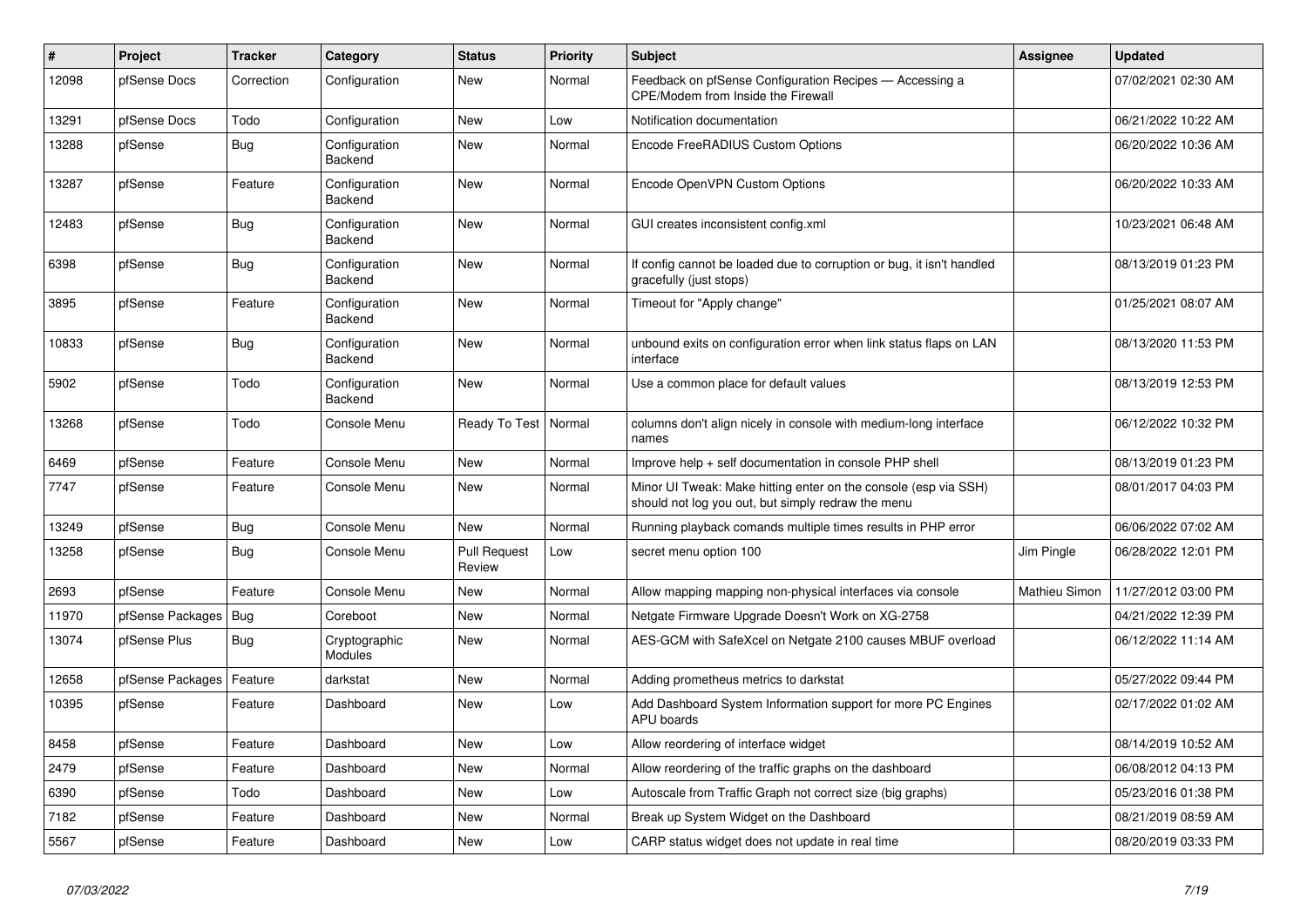| $\sharp$ | Project      | Tracker     | Category        | <b>Status</b>                 | <b>Priority</b> | Subject                                                                                                | Assignee            | <b>Updated</b>      |
|----------|--------------|-------------|-----------------|-------------------------------|-----------------|--------------------------------------------------------------------------------------------------------|---------------------|---------------------|
| 9677     | pfSense      | <b>Bug</b>  | Dashboard       | New                           | Normal          | Dashboard hangs when widget needs data from a remote host which<br>is down                             |                     | 08/13/2019 09:15 AM |
| 10280    | pfSense      | Feature     | Dashboard       | New                           | Low             | DHCP Leases widget                                                                                     |                     | 11/07/2020 09:18 PM |
| 13165    | pfSense      | Feature     | Dashboard       | <b>Pull Request</b><br>Review | Normal          | Feat: live update for Services dashboard widget                                                        |                     | 05/15/2022 01:48 AM |
| 7934     | pfSense      | Feature     | Dashboard       | New                           | Very Low        | format support phone# for international use                                                            |                     | 10/12/2017 04:38 PM |
| 7113     | pfSense      | Bug         | Dashboard       | New                           | Normal          | Interface name in Traffic Graphs                                                                       |                     | 12/31/2021 05:40 PM |
| 3411     | pfSense      | <b>Bug</b>  | Dashboard       | New                           | Low             | Interfaces and statistics dashboard widgets very slow with large<br>numbers of interfaces              |                     | 01/24/2014 02:09 AM |
| 7857     | pfSense      | Bug         | Dashboard       | <b>New</b>                    | Very Low        | Interfaces Widget U/I fails to wrap IPV6 addresses when the string is<br>too wide for the widget       |                     | 08/13/2019 09:15 AM |
| 7788     | pfSense      | <b>Bug</b>  | Dashboard       | <b>New</b>                    | Low             | Irregular updating of widgets like cpu/uptime on system widget.                                        |                     | 08/21/2019 09:03 AM |
| 13168    | pfSense      | Feature     | Dashboard       | New                           | Low             | Multiple Dashboard views for a single user                                                             |                     | 05/16/2022 07:53 AM |
| 9353     | pfSense      | <b>Bug</b>  | Dashboard       | <b>New</b>                    | Low             | PHPSession errors from limited access to dashboard and widgets                                         |                     | 10/06/2020 09:31 AM |
| 4646     | pfSense      | Feature     | Dashboard       | New                           | Normal          | Recover valuable vertical screen real estate in dashboard                                              |                     | 04/20/2015 07:46 PM |
| 10401    | pfSense      | Feature     | Dashboard       | New                           | Normal          | Request: ability to sort/separate stopped/running Service(s) on<br>Dashboard -> Services Status widget |                     | 03/31/2020 04:48 PM |
| 13325    | pfSense Plus | <b>Bug</b>  | Dashboard       | <b>New</b>                    | Normal          | System Information Widget Reloading                                                                    |                     | 06/30/2022 12:00 PM |
| 8157     | pfSense      | <b>Bug</b>  | Dashboard       | New                           | Very Low        | Traffic Graph clutter from time to time                                                                |                     | 12/03/2017 06:40 AM |
| 11759    | pfSense      | Bug         | Dashboard       | New                           | Normal          | Traffic graphs on dashboard double upload on pppoe links                                               |                     | 12/30/2021 04:00 AM |
| 7974     | pfSense      | Feature     | Dashboard       | <b>New</b>                    | Normal          | <b>ZFS RAID Monitor Not available</b>                                                                  |                     | 08/20/2019 01:34 PM |
| 7387     | pfSense      | <b>Bug</b>  | Dashboard       | New                           | Low             | New Traffic Graph in dashboard resets inverted view to normal view                                     | Jared Dillard       | 12/11/2021 08:14 PM |
| 12673    | pfSense      | Bug         | Dashboard       | <b>Pull Request</b><br>Review | Normal          | Firewall Logs Widget fails to update at intervals below 5 seconds.                                     | <b>Viktor Gurov</b> | 06/28/2022 12:01 PM |
| 7244     | pfSense      | Feature     | Developer Tools | New                           | Normal          | Publish pfsense as a Vagrant Basebox                                                                   |                     | 01/29/2019 04:09 AM |
| 1219     | pfSense      | Feature     | Developer Tools | New                           | Low             | Ship DTRACE enabled kernels in the images                                                              |                     | 07/26/2017 03:14 AM |
| 11471    | pfSense Docs | Todo        | Development     | New                           | Low             | Feedback on Development - Developing Packages                                                          | Jim Pingle          | 02/19/2021 02:52 PM |
| 11071    | pfSense Docs | New Content | <b>DHCP</b>     | New                           | Normal          | Feedback on Services - IPv6 Router Advertisements                                                      | Jim Pingle          | 12/08/2020 09:25 AM |
| 8852     | pfSense Docs | Correction  | DHCP            | New                           | Normal          | [feedback form] Unclear about "Client Identifier" in a static mapping                                  | Jim Pingle          | 09/23/2020 02:30 PM |
| 7405     | pfSense      | Feature     | DHCP (IPv4)     | New                           | Normal          | Ability to add dhcp host reservations from "Diagnostics -> ARP<br>table"                               |                     | 10/12/2020 08:22 AM |
| 8330     | pfSense      | Feature     | DHCP (IPv4)     | New                           | Normal          | add options for ddns-local-address statements                                                          |                     | 04/27/2021 12:31 PM |
| 4899     | pfSense      | Feature     | DHCP (IPv4)     | New                           | Normal          | Additional BOOTP/DHCP Options should allow a force option                                              |                     | 01/02/2018 02:24 PM |
| 13256    | pfSense      | Feature     | DHCP (IPv4)     | New                           | Normal          | Better handling of duplicate IPs in static DHCP assignments                                            |                     | 06/11/2022 04:51 PM |
| 8614     | pfSense      | <b>Bug</b>  | DHCP (IPv4)     | New                           | Normal          | Cannot remove Additional BOOTP/DHCP Options                                                            |                     | 08/21/2019 09:15 AM |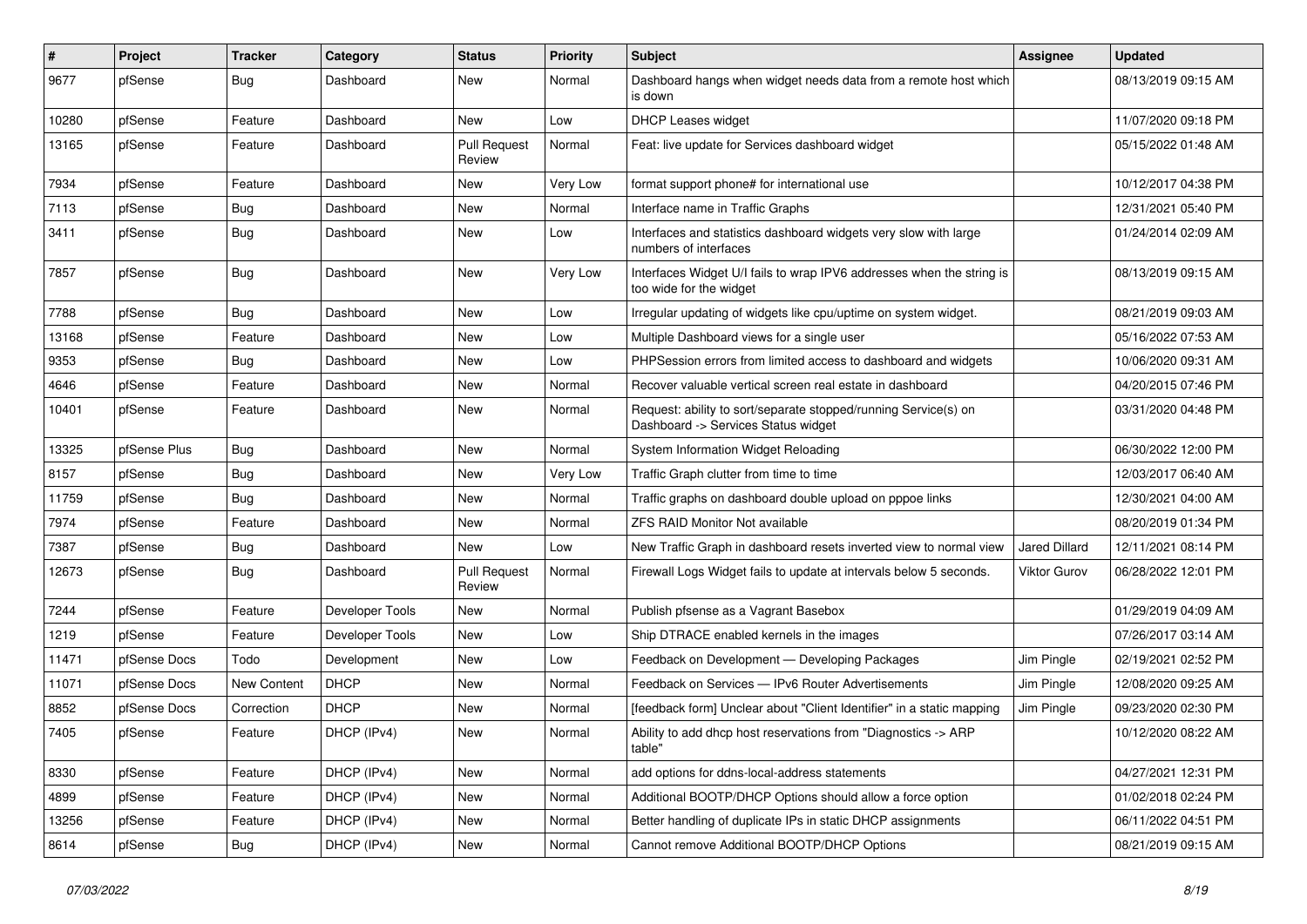| $\vert$ # | Project | <b>Tracker</b> | Category    | <b>Status</b>                 | <b>Priority</b> | Subject                                                                                                                            | Assignee | <b>Updated</b>      |
|-----------|---------|----------------|-------------|-------------------------------|-----------------|------------------------------------------------------------------------------------------------------------------------------------|----------|---------------------|
| 12922     | pfSense | Bug            | DHCP (IPv4) | <b>New</b>                    | Normal          | Classless static routes received on DHCP WAN can override chosen<br>default gateway                                                |          | 03/28/2022 10:08 AM |
| 6960      | pfSense | Feature        | DHCP (IPv4) | <b>New</b>                    | Normal          | Consider replacing ISC DHCP server with KEA DHCP                                                                                   |          | 09/24/2020 01:59 PM |
| 3534      | pfSense | Feature        | DHCP (IPv4) | <b>New</b>                    | Normal          | DDNS using arbitrary zone primary                                                                                                  |          | 07/08/2014 11:40 AM |
| 13263     | pfSense | <b>Bug</b>     | DHCP (IPv4) | New                           | Low             | Deleting a static DHCP entry when the related IP is not in the arp<br>table spams the log                                          |          | 06/10/2022 11:18 AM |
| 13273     | pfSense | <b>Bug</b>     | DHCP (IPv4) | <b>New</b>                    | Normal          | dhclient can use conflicting recorded leases                                                                                       |          | 06/14/2022 11:07 AM |
| 6362      | pfSense | Bug            | DHCP (IPv4) | Confirmed                     | Normal          | DHCP Client ID not used                                                                                                            |          | 07/09/2021 06:30 AM |
| 10345     | pfSense | Feature        | DHCP (IPv4) | <b>New</b>                    | Normal          | DHCP lease distinction between online and offline                                                                                  |          | 03/16/2020 07:56 AM |
| 10250     | pfSense | Feature        | DHCP (IPv4) | <b>New</b>                    | Very Low        | DHCP lease view by interface                                                                                                       |          | 02/11/2020 07:47 AM |
| 12067     | pfSense | Bug            | DHCP (IPv4) | <b>New</b>                    | Very Low        | <b>DHCP Monitoring Statistics Error</b>                                                                                            |          | 06/21/2021 08:39 AM |
| 8879      | pfSense | Feature        | DHCP (IPv4) | <b>New</b>                    | Very Low        | DHCP options ADD force options                                                                                                     |          | 09/07/2018 09:14 AM |
| 11004     | pfSense | Feature        | DHCP (IPv4) | <b>New</b>                    | Low             | DHCP reservations with no IP address show entries in DHCP leases                                                                   |          | 10/26/2020 07:22 AM |
| 3404      | pfSense | Bug            | DHCP (IPv4) | <b>New</b>                    | Normal          | DHCP Server Fails to Start on Interfaces that are Slow to Come<br><b>Online During Boot</b>                                        |          | 02/11/2014 05:09 PM |
| 4061      | pfSense | <b>Bug</b>     | DHCP (IPv4) | Confirmed                     | Normal          | dhcpd doesn't send client-hostname to peer, breaking DHCP lease<br>registrations w/HA                                              |          | 02/24/2017 08:58 PM |
| 2983      | pfSense | Feature        | DHCP (IPv4) | <b>New</b>                    | Normal          | DHCPD: Add vendor-class-identifier and MAC-OIDs                                                                                    |          | 05/29/2020 09:24 PM |
| 12959     | pfSense | <b>Bug</b>     | DHCP (IPv4) | Feedback                      | Normal          | dhcplease process wrongly update host file if client-hostname is<br>empty                                                          |          | 07/01/2022 09:10 AM |
| 13321     | pfSense | Bug            | DHCP (IPv4) | <b>Pull Request</b><br>Review | Normal          | dhcpleases handles duplicate hostnames incorrectly                                                                                 |          | 06/30/2022 07:06 AM |
| 9343      | pfSense | <b>Bug</b>     | DHCP (IPv4) | <b>New</b>                    | Normal          | diag_arp.php times out with large DHCPD leases table                                                                               |          | 08/14/2019 01:19 PM |
| 7441      | pfSense | Feature        | DHCP (IPv4) | <b>New</b>                    | Low             | Display start/end times for Static Mapping leases on DHCP<br>Leases/DHCPv6 Leases                                                  |          | 08/21/2019 10:48 AM |
| 2774      | pfSense | Feature        | DHCP (IPv4) | New                           | Normal          | Extend DHCP Pools code to allow using different subnets                                                                            |          | 08/19/2019 10:27 AM |
| 2323      | pfSense | Feature        | DHCP (IPv4) | <b>New</b>                    | Low             | GUI doesn't allow to configure DHCP server to serve IP addresses<br>belonging to subnets wich are not associated with an interface |          | 08/19/2019 10:27 AM |
| 6615      | pfSense | Feature        | DHCP (IPv4) | <b>New</b>                    | Normal          | new DHCP server option                                                                                                             |          | 08/13/2019 01:39 PM |
| 9130      | pfSense | Feature        | DHCP (IPv4) | <b>New</b>                    | Normal          | Request ID [#INC-16195]: DHCP - PXE Boot                                                                                           |          | 09/10/2020 01:39 PM |
| 6544      | pfSense | Feature        | DHCP (IPv4) | New                           | Very Low        | RFC 3046 DHCP Option 82 support (and RFC 3315/4649/4580 for<br>IPv6                                                                |          | 07/13/2020 02:14 AM |
| 10802     | pfSense | Feature        | DHCP (IPv4) | <b>New</b>                    | Very Low        | Seperator for DHCP Static Mapped leases                                                                                            |          | 07/31/2020 10:30 AM |
| 5080      | pfSense | Feature        | DHCP (IPv4) | <b>New</b>                    | Normal          | Settings tab under Services>DHCP Server                                                                                            |          | 08/13/2019 12:53 PM |
| 7172      | pfSense | <b>Bug</b>     | DHCP (IPv4) | <b>New</b>                    | Normal          | Sorting by hostname in Services > DHCP Server > LAN should be<br>"natural" (alphanumeric friendly)                                 |          | 08/20/2019 03:47 PM |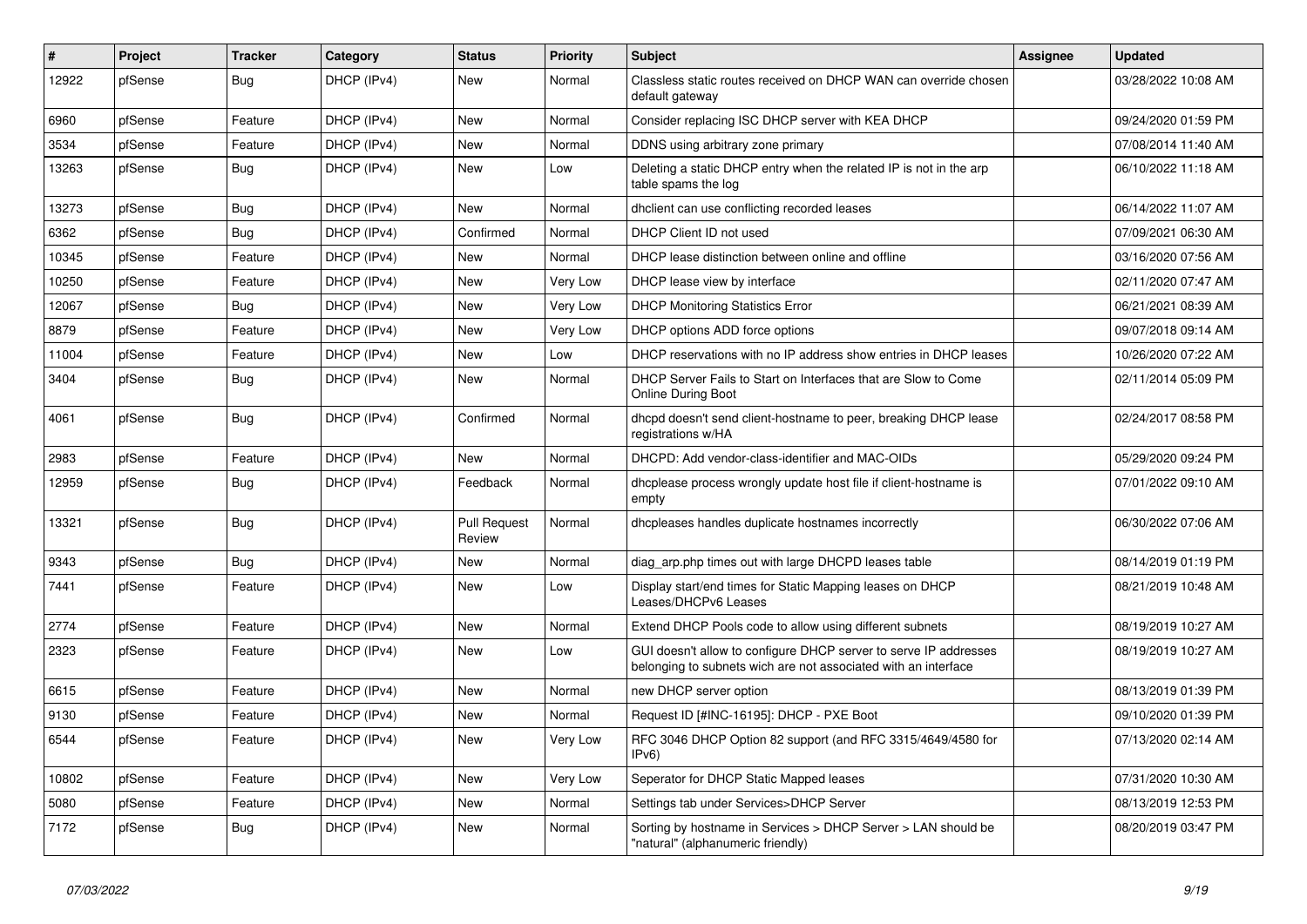| $\pmb{\sharp}$ | Project | <b>Tracker</b> | Category    | <b>Status</b>                 | <b>Priority</b> | Subject                                                                                        | Assignee             | <b>Updated</b>                       |
|----------------|---------|----------------|-------------|-------------------------------|-----------------|------------------------------------------------------------------------------------------------|----------------------|--------------------------------------|
| 9732           | pfSense | Feature        | DHCP (IPv4) | New                           | Normal          | System UTC time offset in DHCP Option 2                                                        |                      | 09/06/2019 08:39 PM                  |
| 12070          | pfSense | Bug            | DHCP (IPv4) | New                           | Low             | <b>VLAN0 for WAN DHCP</b>                                                                      |                      | 12/23/2021 04:31 PM                  |
| 3771           | pfSense | Bug            | DHCP (IPv4) | New                           | Normal          | Webinterface and dhcpdcrashes with 500+ static leases                                          |                      | 08/21/2019 09:26 AM                  |
| 13250          | pfSense | Todo           | DHCP (IPv4) | <b>New</b>                    | Very Low        | Clean up DHCP Server option language                                                           | Jim Pingle           | 06/28/2022 12:01 PM                  |
| 4451           | pfSense | <b>Bug</b>     | DHCP (IPv4) | New                           | Low             | Status DHCP Leases shows double entries for static entries without<br>IP address               | <b>Phillip Davis</b> | 05/21/2022 04:55 PM                  |
| 8179           | pfSense | Bug            | DHCP (IPv4) | Feedback                      | Normal          | Incorrect reverse DNS zone in DHCP server config for<br>non-octet-aligned subnet mask          |                      | Renato Botelho   02/09/2022 11:17 PM |
| 13217          | pfSense | <b>Bug</b>     | DHCP (IPv4) | New                           | Normal          | dhclient using default pid file location which does not exist                                  | <b>Viktor Gurov</b>  | 05/26/2022 08:09 AM                  |
| 3185           | pfSense | Feature        | DHCP (IPv6) | <b>New</b>                    | Normal          | Accommodate a DHCPv6 failover-like mechanism                                                   |                      | 11/24/2017 10:44 AM                  |
| 13296          | pfSense | Feature        | DHCP (IPv6) | New                           | Normal          | Add support for DHCP6 OPTION_PD_EXCLUDE (RFC 6603)                                             |                      | 06/24/2022 10:10 PM                  |
| 12581          | pfSense | Regression     | DHCP (IPv6) | <b>New</b>                    | Normal          | CARP IPv6 assigned address does not get advertised to endpoints<br>with RADV                   |                      | 12/16/2021 02:34 PM                  |
| 10822          | pfSense | <b>Bug</b>     | DHCP (IPv6) | New                           | Normal          | Deprecated IPv6 prefix won't be announced as deprecated to clients                             |                      | 08/10/2020 09:23 AM                  |
| 12947          | pfSense | Bug            | DHCP (IPv6) | <b>Pull Request</b><br>Review | Normal          | DHCP6 client does not take any action if the interface IPv6 address<br>changes during renewal  |                      | 06/28/2022 12:01 PM                  |
| 6691           | pfSense | Bug            | DHCP (IPv6) | New                           | Normal          | dhcp6c quits after only two tries if no response was received                                  |                      | 12/07/2020 04:25 PM                  |
| 13237          | pfSense | Bug            | DHCP (IPv6) | New                           | Normal          | dhcp6c script cannot be executed safely                                                        |                      | 06/01/2022 11:20 AM                  |
| 6051           | pfSense | Bug            | DHCP (IPv6) | New                           | Normal          | DHCPv6 Client Failure for additional WAN Address causes<br>2-seconds-service-restart-loop      |                      | 12/03/2020 01:08 AM                  |
| 5950           | pfSense | Feature        | DHCP (IPv6) | <b>New</b>                    | Normal          | DHCPv6 Server support for PD of PD-obtained networks                                           |                      | 03/04/2016 03:04 AM                  |
| 7821           | pfSense | Bug            | DHCP (IPv6) | New                           | Normal          | GIF does not support broadcast                                                                 |                      | 08/29/2017 10:50 AM                  |
| 13248          | pfSense | Regression     | DHCP (IPv6) | New                           | Normal          | IPv6 Router Advertisements runs when config.xml does not contain<br>an entry for the interface |                      | 06/05/2022 07:44 PM                  |
| 9136           | pfSense | <b>Bug</b>     | DHCP (IPv6) | New                           | High            | IPv6 Tracking Interfaces Lose IPv6 Address in Certain Cases                                    |                      | 04/21/2022 12:39 PM                  |
| 12823          | pfSense | Bug            | DHCP (IPv6) | New                           | Normal          | Multiple DHCP6 WAN connections PPPoE interface 'defached'<br>status                            |                      | 02/18/2022 05:39 AM                  |
| 7138           | pfSense | Bug            | DHCP (IPv6) | Assigned                      | Normal          | Pfsense wide dhcpv6 client doesn't recognise if id statement                                   |                      | 04/21/2022 12:39 PM                  |
| 10714          | pfSense | Bug            | DHCP (IPv6) | New                           | Normal          | radvd only gives out the prefix of the "first" IPv6 address of an<br>interface                 |                      | 10/06/2020 01:03 PM                  |
| 6283           | pfSense | Feature        | DHCP (IPv6) | New                           | Normal          | Register DHCPv6 leases with DNS resolver                                                       |                      | 08/21/2019 10:48 AM                  |
| 9575           | pfSense | Feature        | DHCP (IPv6) | New                           | Very Low        | RFC 7078 - Distributing Address Selection Policy Using DHCPv6                                  |                      | 08/14/2019 02:39 PM                  |
| 9536           | pfSense | Feature        | DHCP (IPv6) | New                           | Normal          | Support dynamic prefix in DHCPv6 Server                                                        |                      | 05/25/2022 04:27 AM                  |
| 7734           | pfSense | <b>Bug</b>     | DHCP (IPv6) | New                           | Normal          | Using opton ia pd0 does not renew prefix and prefix get dropped                                |                      | 07/31/2017 03:46 AM                  |
| 13253          | pfSense | <b>Bug</b>     | DHCP (IPv6) | New                           | Normal          | dhcp6c" is not restarted when applying settings when multiple<br>WANs are configured for DHCP6 |                      | 06/28/2022 12:01 PM                  |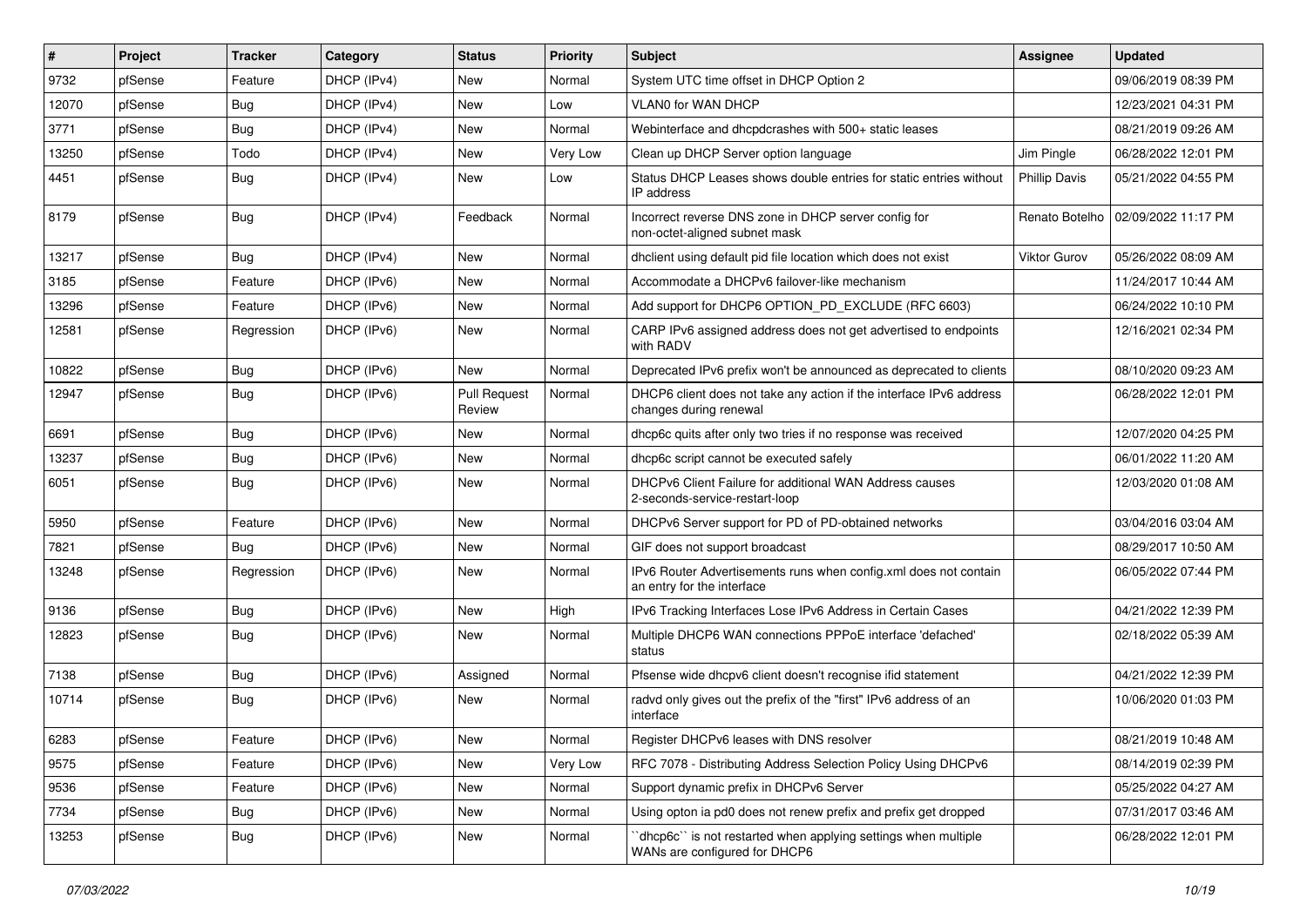| #     | Project      | <b>Tracker</b>     | Category             | <b>Status</b>                 | Priority | <b>Subject</b>                                                               | <b>Assignee</b>    | <b>Updated</b>      |
|-------|--------------|--------------------|----------------------|-------------------------------|----------|------------------------------------------------------------------------------|--------------------|---------------------|
| 6873  | pfSense      | <b>Bug</b>         | DHCP (IPv6)          | New                           | Low      | radvd - Too many addresses in RDNSS section when previously<br>using DHCPv6  | Dominic<br>McKeown | 06/06/2018 10:45 AM |
| 4680  | pfSense      | <b>Bug</b>         | <b>DHCP Relay</b>    | New                           | Normal   | DHCP relay does not work with DHCP server on other end of<br>OpenVPN tunnel  |                    | 05/05/2015 06:55 PM |
| 12508 | pfSense      | <b>Bug</b>         | <b>DHCP Relay</b>    | <b>New</b>                    | Normal   | DHCP Relay over VPN                                                          |                    | 11/06/2021 11:25 AM |
| 11149 | pfSense      | <b>Bug</b>         | <b>DHCP Relay</b>    | New                           | Normal   | DHCP relay won't start with DHCP server behind gateway                       |                    | 03/22/2021 05:13 AM |
| 10715 | pfSense      | Bug                | <b>DHCP Relay</b>    | New                           | Normal   | DHCPv6 relay always uses the "first" IPv6 address of an interface            |                    | 06/29/2020 05:01 AM |
| 12120 | pfSense      | Feature            | <b>DHCP Relay</b>    | <b>New</b>                    | Normal   | Permit several sets of destination DHCP servers in DHCP relay                |                    | 07/11/2021 05:41 PM |
| 9680  | pfSense      | Feature            | <b>DHCP Relay</b>    | New                           | Normal   | Seperate DHCP Server and relay per interface                                 |                    | 02/27/2020 10:47 AM |
| 10904 | pfSense      | Feature            | <b>DHCP Relay</b>    | <b>Pull Request</b><br>Review | Normal   | Support vti interfaces in dhcrelay                                           | Luiz Souza         | 10/12/2020 07:35 AM |
| 7459  | pfSense      | Feature            | Diagnostics          | New                           | Low      | "Refresh" button for Diagnostics/Tables display                              |                    | 08/21/2019 09:27 AM |
| 6804  | pfSense      | Feature            | Diagnostics          | <b>New</b>                    | Very Low | Add row counter into Diagnostics -> Edit File                                |                    | 08/20/2019 03:44 PM |
| 12757 | pfSense      | <b>Bug</b>         | Diagnostics          | <b>Pull Request</b><br>Review | Very Low | Clean up /etc/inc/filter.inc use of pfctl -F                                 |                    | 06/28/2022 12:01 PM |
| 13322 | pfSense      | Feature            | Diagnostics          | New                           | Low      | Define Packet Capture Protocol                                               |                    | 06/30/2022 06:45 AM |
| 12791 | pfSense Docs | <b>New Content</b> | Diagnostics          | New                           | Normal   | Diagnostic Information for Support (pfSense)                                 |                    | 02/13/2022 08:49 PM |
| 7590  | pfSense      | Bug                | Diagnostics          | <b>New</b>                    | Normal   | diag edit do not save when nothing to sae (in directory browse view)         |                    | 05/20/2017 05:04 PM |
| 7589  | pfSense      | Bug                | Diagnostics          | New                           | Normal   | diag_edit.php old print_info_box                                             |                    | 05/20/2017 05:02 PM |
| 9718  | pfSense      | Feature            | Diagnostics          | New                           | Low      | Make diag states summary table sortable                                      |                    | 10/06/2020 09:12 AM |
| 7848  | pfSense      | Bug                | Diagnostics          | New                           | Low      | NDP Table Sort by Expiration Error                                           |                    | 08/26/2019 02:56 PM |
| 5556  | pfSense      | Feature            | Diagnostics          | New                           | Normal   | No error when downloading non-existing file on Diagnostics/Execute           |                    | 08/20/2019 03:43 PM |
| 4456  | pfSense      | Feature            | Diagnostics          | New                           | Normal   | Packet capture additional filtering options                                  |                    | 08/20/2019 03:30 PM |
| 4914  | pfSense      | Feature            | Diagnostics          | New                           | Low      | <b>Packet Capture Settings</b>                                               |                    | 08/20/2019 08:51 AM |
| 12343 | pfSense      | Feature            | Diagnostics          | New                           | Low      | Real time traffic monitoring                                                 |                    | 09/06/2021 01:26 PM |
| 11856 | pfSense      | Feature            | Diagnostics          | New                           | Normal   | Replace/add Alias or DNS names for known LAN addresses in the<br>State table |                    | 04/27/2021 08:01 AM |
| 3796  | pfSense      | <b>Bug</b>         | Diagnostics          | Confirmed                     | Normal   | States summary fails and is very slow with large state tables                |                    | 12/11/2021 08:03 PM |
| 7442  | pfSense      | Feature            | Diagnostics          | New                           | Low      | Suggestions for Diagnostics / ARP Table and Diagnostics / NDP<br>Table       |                    | 08/21/2019 09:27 AM |
| 1656  | pfSense      | Feature            | Diagnostics          | <b>New</b>                    | Normal   | Teach pfctl to kill states by port number                                    |                    | 08/21/2019 09:55 AM |
| 12883 | pfSense Docs | Todo               | <b>DNS</b>           | New                           | Normal   | Feedback on Services - DNS Resolver - Host Overrides                         |                    | 02/28/2022 07:54 PM |
| 12139 | pfSense      | Feature            | <b>DNS Forwarder</b> | New                           | Normal   | Add support in for specifying a DNSMASQ configuration file                   |                    | 07/16/2021 09:45 PM |
| 7329  | pfSense      | Bug                | <b>DNS Forwarder</b> | <b>New</b>                    | Low      | <b>DHCP Not Updating DNS</b>                                                 |                    | 01/21/2022 09:16 PM |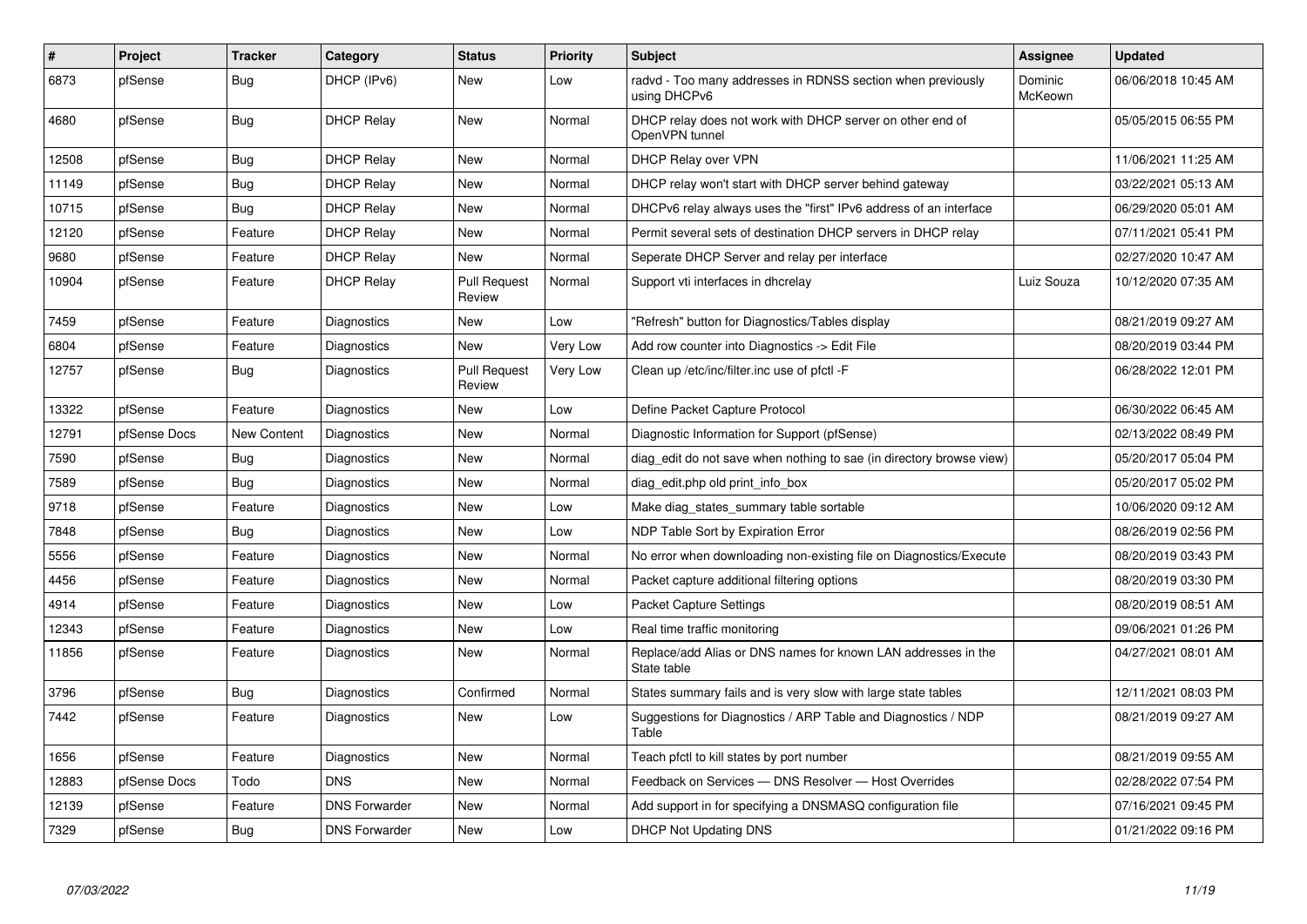| $\vert$ # | Project | <b>Tracker</b> | Category             | <b>Status</b> | Priority | <b>Subject</b>                                                                                                                | <b>Assignee</b> | <b>Updated</b>      |
|-----------|---------|----------------|----------------------|---------------|----------|-------------------------------------------------------------------------------------------------------------------------------|-----------------|---------------------|
| 2410      | pfSense | Feature        | <b>DNS Forwarder</b> | New           | Normal   | Support name based aliasing via CNAMEs or some other<br>mechanism.                                                            |                 | 12/11/2012 09:56 PM |
| 12612     | pfSense | <b>Bug</b>     | <b>DNS Resolver</b>  | New           | Normal   | DNS Resolver is restarted during every "rc.newwanip" event                                                                    |                 | 06/28/2022 12:01 PM |
| 8236      | pfSense | Feature        | <b>DNS Resolver</b>  | New           | Normal   | Ability to configure "forward-first" and "forward-host" options for more<br>robust domain overrides in DNS Resolver           |                 | 12/26/2017 01:26 AM |
| 7495      | pfSense | Feature        | <b>DNS Resolver</b>  | New           | Low      | Ability to set TTL for local for Unbound host overrides and dhcp<br>leases                                                    |                 | 03/06/2018 09:46 AM |
| 12551     | pfSense | Feature        | <b>DNS Resolver</b>  | <b>New</b>    | Low      | Add ability to set DNS resolver search domain list                                                                            |                 | 12/01/2021 11:18 AM |
| 7852      | pfSense | Feature        | <b>DNS Resolver</b>  | <b>New</b>    | Normal   | Add views support to Unbound GUI                                                                                              |                 | 09/11/2017 12:26 PM |
| 9654      | pfSense | Bug            | <b>DNS Resolver</b>  | New           | Normal   | After reboot, the DNS resolver must be restarted before it will<br>advertise the ipv6 DNS address of the router.              |                 | 11/20/2020 03:12 AM |
| 13254     | pfSense | <b>Bug</b>     | <b>DNS Resolver</b>  | New           | Normal   | DNS resolver does not update "unbound.conf" file during link down<br>events                                                   |                 | 06/28/2022 12:01 PM |
| 6103      | pfSense | Feature        | <b>DNS Resolver</b>  | New           | Normal   | DNS Resolver Outgoing Interfaces should be able to use Gateway<br>Groups                                                      |                 | 10/21/2019 08:02 AM |
| 11921     | pfSense | Feature        | <b>DNS Resolver</b>  | <b>New</b>    | Very Low | Feature Request: Compile unbound with EDNS Client Subnet (ECS)<br>module (--enable-subnet)                                    |                 | 05/14/2021 07:29 AM |
| 5413      | pfSense | <b>Bug</b>     | <b>DNS Resolver</b>  | Confirmed     | High     | Incorrect Handling of Unbound Resolver [service restarts, cache<br>loss, DNS service interruption]                            |                 | 06/19/2022 11:11 PM |
| 4798      | pfSense | Feature        | <b>DNS Resolver</b>  | New           | Normal   | Make host and domain overrides available to both DNS Resolver<br>and DNS Forwarder                                            |                 | 06/29/2015 02:14 AM |
| 6430      | pfSense | <b>Bug</b>     | <b>DNS Resolver</b>  | Confirmed     | Low      | pfsense should sanity-check hostnames when copying from<br>dhcpd.leases to /etc/hosts                                         |                 | 08/13/2019 01:23 PM |
| 10143     | pfSense | <b>Bug</b>     | <b>DNS Resolver</b>  | <b>New</b>    | Normal   | System hostname DNS entry is assigned to the wrong IP on<br>multi-wan setups                                                  |                 | 12/31/2019 02:33 PM |
| 7152      | pfSense | <b>Bug</b>     | <b>DNS Resolver</b>  | New           | Normal   | Unbound / DNS Resolver issue if "Register DHCP static mappings in<br>the DNS Resolver" set before wildcard DNS custom options |                 | 12/18/2021 04:59 PM |
| 10624     | pfSense | <b>Bug</b>     | <b>DNS Resolver</b>  | <b>New</b>    | Normal   | Unbound configuration memory leak with python module + register<br>DHCP leases active                                         |                 | 02/26/2021 10:27 AM |
| 10342     | pfSense | <b>Bug</b>     | <b>DNS Resolver</b>  | <b>New</b>    | Normal   | Unbound domain overrides stop resolving periodically. They only<br>resume after the service has been restarted.               |                 | 03/13/2020 10:35 AM |
| 7096      | pfSense | Bug            | <b>DNS Resolver</b>  | Feedback      | Normal   | Unbound fails to start on boot if specific network devices are<br>configured in the "Network Interfaces"                      |                 | 11/22/2021 08:59 AM |
| 9037      | pfSense | Bug            | <b>DNS Resolver</b>  | <b>New</b>    | Normal   | Unbound not logging to syslog after reboot                                                                                    |                 | 10/12/2018 05:09 AM |
| 9436      | pfSense | Feature        | <b>DNS Resolver</b>  | New           | Normal   | Unbound: enable dnstap support                                                                                                |                 | 03/27/2019 07:54 PM |
| 1819      | pfSense | <b>Bug</b>     | <b>DNS Resolver</b>  | New           | Normal   | DNS Resolver Not Registering DHCP Server Specified Domain<br>Name                                                             | Luiz Souza      | 04/28/2022 01:53 PM |
| 10962     | pfSense | Feature        | Dynamic DNS          | New           | Normal   | Add Cpanel support for Dynamic DNS Clients                                                                                    |                 | 12/28/2020 01:56 PM |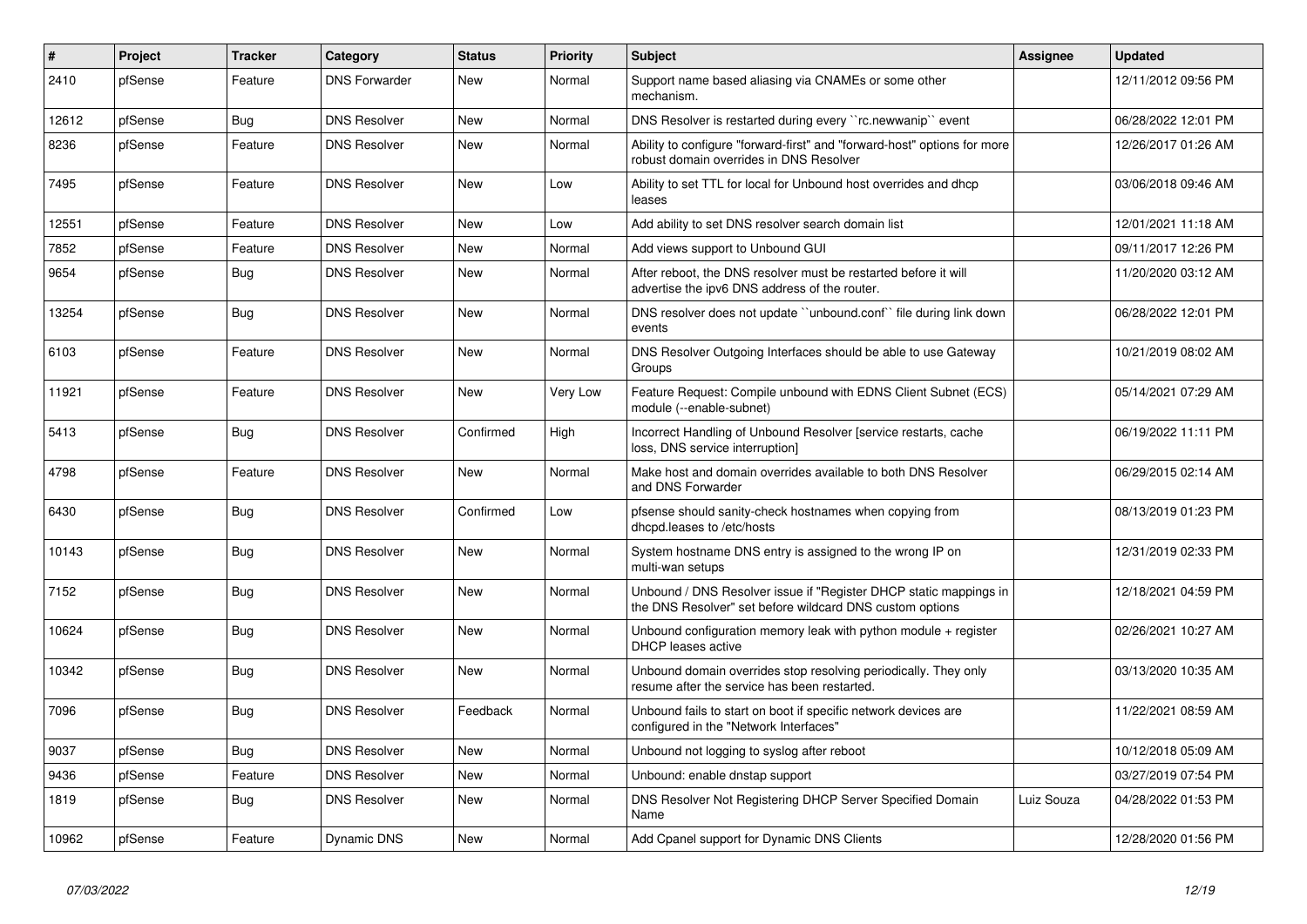| $\vert$ # | Project                    | <b>Tracker</b> | Category           | <b>Status</b>                 | <b>Priority</b> | Subject                                                                                                 | <b>Assignee</b>                | <b>Updated</b>      |
|-----------|----------------------------|----------------|--------------------|-------------------------------|-----------------|---------------------------------------------------------------------------------------------------------|--------------------------------|---------------------|
| 9063      | pfSense                    | Feature        | Dynamic DNS        | New                           | Normal          | Allow dynamic DNS client entry to specify which Check IP service to<br>use                              |                                | 10/24/2018 11:53 AM |
| 10000     | pfSense                    | Bug            | Dynamic DNS        | <b>New</b>                    | Normal          | Azure Dynamic DNS A and AAAA Records for Apex Zone                                                      |                                | 03/31/2020 09:03 AM |
| 12877     | pfSense                    | <b>Bug</b>     | Dynamic DNS        | Feedback                      | Normal          | Cloudflare DynDNS fails to update more than two addresses                                               |                                | 05/29/2022 06:56 PM |
| 8406      | pfSense                    | Bug            | Dynamic DNS        | New                           | Normal          | DDNS IPV6 Cloudflare Client does not detect PPOE address                                                |                                | 03/31/2018 11:56 AM |
| 11177     | pfSense                    | Bug            | Dynamic DNS        | New                           | Normal          | DDNSv6 not using Check IP Services                                                                      |                                | 12/21/2020 05:02 AM |
| 12602     | pfSense                    | Feature        | <b>Dynamic DNS</b> | New                           | Normal          | DHCPv6 should allow DDNS Client updates for hosts                                                       |                                | 12/15/2021 11:00 AM |
| 11147     | pfSense                    | Bug            | Dynamic DNS        | New                           | Normal          | Domeneshop DynDNS IPv4 and IPv6                                                                         |                                | 12/09/2020 11:47 PM |
| 8432      | pfSense                    | <b>Bug</b>     | Dynamic DNS        | New                           | Normal          | Dynamic DNS Client gives an error that it can't find IPv6 address<br>when WAN interface is a LAGG       |                                | 09/17/2020 05:23 AM |
| 11084     | pfSense                    | Feature        | Dynamic DNS        | New                           | Normal          | Dynamic DNS include option to specify virtual IP addresses                                              |                                | 11/19/2020 01:26 PM |
| 7418      | pfSense                    | Feature        | Dynamic DNS        | New                           | Normal          | Dynamic dns should be sorted interface name                                                             |                                | 08/21/2019 08:58 AM |
| 7292      | pfSense                    | Feature        | Dynamic DNS        | <b>New</b>                    | Normal          | DynamicDNS configuration does not sync to HA secondary                                                  |                                | 02/21/2017 04:56 PM |
| 9664      | pfSense                    | <b>Bug</b>     | Dynamic DNS        | New                           | Normal          | DynDNS and Dual-wan problem with CloudFlare (works with No-Ip)                                          |                                | 08/03/2019 10:00 AM |
| 9805      | pfSense                    | Bug            | Dynamic DNS        | New                           | Normal          | dynDNS cloudflare multiple entries                                                                      |                                | 10/02/2019 04:51 PM |
| 12848     | pfSense                    | Feature        | Dynamic DNS        | New                           | Normal          | Evaluation of the DynDNS "Result Match" string                                                          |                                | 02/22/2022 02:01 AM |
| 12063     | pfSense Docs               | Todo           | Dynamic DNS        | New                           | Normal          | Feedback on Services - Dynamic DNS - Configuring RFC 2136<br>Dynamic DNS updates                        |                                | 06/18/2021 06:24 PM |
| 7718      | pfSense                    | Feature        | Dynamic DNS        | New                           | Very Low        | Hostname for Custom DynDNS Updater.                                                                     |                                | 07/24/2017 10:05 AM |
| 8500      | pfSense                    | <b>Bug</b>     | Dynamic DNS        | <b>New</b>                    | Low             | Incorrect categorization of status/info messages from phpDynDNS                                         |                                | 08/16/2019 12:50 PM |
| 9504      | pfSense                    | <b>Bug</b>     | Dynamic DNS        | <b>New</b>                    | Normal          | Multiple Dynamic DNS update notifications for the same interface,<br>not differentiated by the hostname |                                | 05/07/2019 07:46 AM |
| 13167     | pfSense                    | Bug            | Dynamic DNS        | New                           | Normal          | phpDynDNS: DigitalOcean ddns update fails (bad request, invalid<br>character '-' in request_id)         |                                | 06/16/2022 09:30 PM |
| 13303     | pfSense                    | Bug            | Dynamic DNS        | <b>Pull Request</b><br>Review | Normal          | DynDNS - DNSExit no longer working                                                                      | Koen Zomers                    | 06/28/2022 12:01 PM |
| 12495     | pfSense                    | Feature        | Dynamic DNS        | <b>Pull Request</b><br>Review | Normal          | DynDNS: add deSEC IPv4&v6 simultaneos update                                                            | <b>Lukas Wiest</b>             | 11/01/2021 08:53 AM |
| 12494     | pfSense                    | Feature        | Dynamic DNS        | <b>Pull Request</b><br>Review | Normal          | DynDNS: make simultaneous update of IP and LegacyIP possible                                            | Lukas Wiest                    | 11/01/2021 08:52 AM |
| 13298     | pfSense                    | <b>Bug</b>     | Dynamic DNS        | Pull Request<br>Review        | Normal          | Dynv6 does not check response code when updating                                                        | <b>Tiago Beling</b><br>d'Avila | 06/28/2022 12:01 PM |
| 11178     | pfSense Packages   Feature |                | Filer              | New                           | Normal          | Filer do not ask what to do with previous filename                                                      |                                | 12/31/2020 02:45 AM |
| 10426     | pfSense Packages   Bug     |                | Filer              | Feedback                      | Normal          | Filer must validate that File name is uniq                                                              |                                | 04/20/2022 11:02 AM |
| 11235     | pfSense Packages   Bug     |                | Filer              | New                           | Normal          | Filer run script when "state" unchanged                                                                 |                                | 01/08/2021 07:24 AM |
| 11180     | pfSense Packages   Bug     |                | Filer              | Feedback                      | Normal          | Filer run action for files on sync that wan't been modified                                             | Viktor Gurov                   | 01/08/2021 07:27 AM |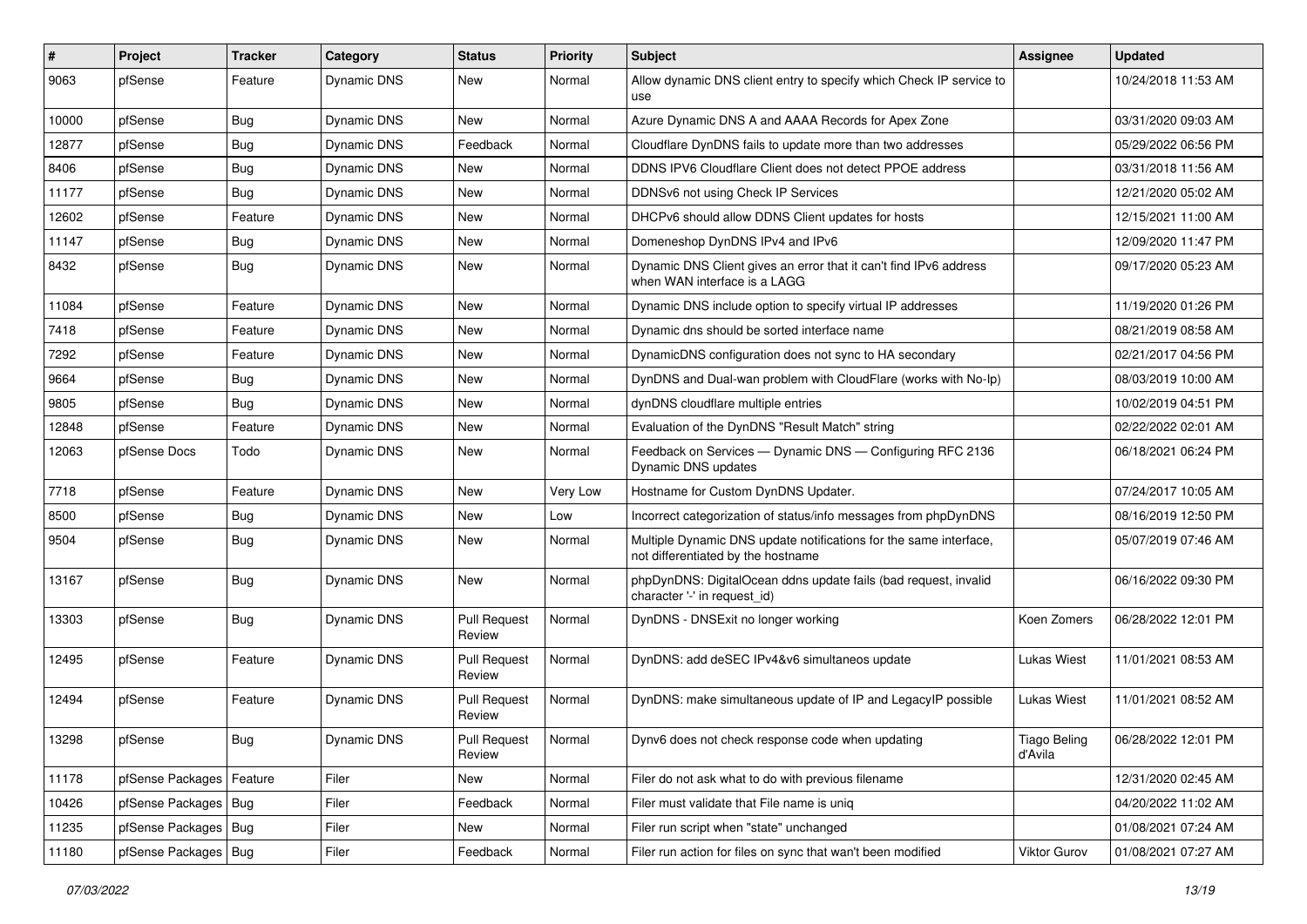| $\vert$ # | <b>Project</b>                | <b>Tracker</b> | Category              | <b>Status</b>                 | <b>Priority</b> | <b>Subject</b>                                                             | <b>Assignee</b> | <b>Updated</b>      |
|-----------|-------------------------------|----------------|-----------------------|-------------------------------|-----------------|----------------------------------------------------------------------------|-----------------|---------------------|
| 13067     | pfSense                       | Bug            | <b>FilterDNS</b>      | <b>New</b>                    | Normal          | filterdns resolve interval is twice the intended value                     |                 | 04/17/2022 07:45 PM |
| 12268     | pfSense Docs                  | Todo           | <b>Firewall Rules</b> | <b>New</b>                    | Normal          | Feedback on Firewall - Aliases                                             |                 | 08/17/2021 12:55 AM |
| 12770     | pfSense Docs                  | Todo           | Firewall Rules        | <b>Pull Request</b><br>Review | Normal          | Feedback on Firewall - Configuring firewall rules                          |                 | 06/27/2022 07:42 AM |
| 12535     | pfSense Docs                  | Correction     | Firewall Rules        | New                           | Normal          | Negate Rules function does not match the description                       |                 | 07/01/2022 07:20 AM |
| 13020     | pfSense Docs                  | Todo           | Firewall Rules        | <b>New</b>                    | Normal          | easyrule command documentation should document permissible<br>wildcards    | Jim Pingle      | 04/04/2022 08:01 AM |
| 9685      | pfSense Docs                  | Correction     | <b>Firewall Rules</b> | <b>New</b>                    | Normal          | Feedback on Firewall - Floating Rules                                      | Jim Pingle      | 09/23/2020 02:57 PM |
| 12740     | pfSense                       | <b>Bug</b>     | FreeBSD               | Incomplete                    | Normal          | panic: esp input cb: Unexpected address family                             |                 | 01/27/2022 01:19 PM |
| 11184     | pfSense                       | <b>Bug</b>     | FreeBSD               | New                           | Normal          | PF: State policy cannot be configurable                                    |                 | 02/09/2021 02:43 AM |
| 11352     | pfSense                       | <b>Bug</b>     | FreeBSD               | <b>New</b>                    | Low             | CTF types > 2^15 in the pfSense kernel config results in DTrace<br>failing | Scott Long      | 03/17/2021 02:52 AM |
| 8224      | pfSense Packages              | Feature        | FreeRADIUS            | <b>New</b>                    | Normal          | Add "OU" field to FreeRADIUS page                                          |                 | 02/21/2018 12:53 AM |
| 12286     | pfSense Packages   Bug        |                | FreeRADIUS            | <b>New</b>                    | Normal          | Add support for ntlm_auth in LDAP                                          |                 | 08/20/2021 08:27 AM |
| 8161      | pfSense Packages   Feature    |                | FreeRADIUS            | New                           | Very Low        | Add virtual server support to FreeRadius                                   |                 | 12/05/2017 01:57 PM |
| 8769      | pfSense Packages   Feature    |                | FreeRADIUS            | New                           | Normal          | Allow FreeRADIUS users to change their own Passwords and Pins              |                 | 10/11/2018 11:34 AM |
| 10377     | pfSense Packages   Feature    |                | FreeRADIUS            | <b>New</b>                    | Very Low        | Allow usage of TOTP (Google-Authenticator) without PIN                     |                 | 03/30/2020 11:43 AM |
| 7403      | pfSense Packages   Bug        |                | FreeRADIUS            | New                           | Normal          | Captive Portal + freeradius2 + MySQL problems with German<br>Umlaut        |                 | 03/17/2017 09:12 AM |
| 7608      | pfSense Packages   Feature    |                | FreeRADIUS            | <b>New</b>                    | Very Low        | Captive Portal amount of traffic Account + Free Radius+Mysql               |                 | 05/28/2017 09:08 AM |
| 8251      | pfSense Packages   Bug        |                | FreeRADIUS            | Feedback                      | Normal          | Captiveportal + FreeRadius "Last activity" resets to Session start         |                 | 08/13/2019 11:10 AM |
| 8836      | pfSense Packages              | Feature        | FreeRADIUS            | <b>New</b>                    | Normal          | Define Idap group vlan assignment in users file                            |                 | 08/26/2018 07:53 AM |
| 11980     | pfSense Packages   Bug        |                | FreeRADIUS            | Feedback                      | Normal          | EAP does not work with SQL backend                                         |                 | 07/21/2021 07:24 AM |
| 9704      | pfSense Packages              | Feature        | FreeRADIUS            | <b>New</b>                    | Normal          | Enable filter username                                                     |                 | 08/27/2019 12:07 PM |
| 11026     | pfSense Packages   Feature    |                | FreeRADIUS            | <b>New</b>                    | Low             | Feedback on Packages - FreeRADIUS package                                  |                 | 11/02/2020 07:21 AM |
| 8589      | pfSense Packages   Bug        |                | FreeRADIUS            | New                           | Normal          | FreeRadius 0.15.5 2 ignoring tunnelled-reply=no                            |                 | 02/18/2019 03:40 PM |
| 8513      | pfSense Packages   Bug        |                | FreeRADIUS            | New                           | High            | Freeradius 3.x Idap problem                                                |                 | 02/18/2019 05:22 PM |
| 10695     | pfSense Packages   Bug        |                | FreeRADIUS            | New                           | Normal          | FreeRadius Accounting skipping MBs after reboot due to power<br>down       |                 | 06/24/2020 04:49 AM |
| 8031      | pfSense Packages   Feature    |                | FreeRADIUS            | <b>New</b>                    | Normal          | FreeRADIUS copy entry function                                             |                 | 08/16/2019 01:01 PM |
| 11534     | pfSense Packages   Regression |                | FreeRADIUS            | <b>New</b>                    | High            | FreeRADIUS EAP anonymous connection forbidden out-of-tunnel                |                 | 07/14/2021 02:32 AM |
| 4506      | pfSense Packages   Feature    |                | FreeRADIUS            | New                           | Normal          | FreeRADIUS groups/hunt groups                                              |                 | 03/10/2015 08:51 PM |
| 12982     | pfSense Packages   Bug        |                | FreeRADIUS            | <b>New</b>                    | Normal          | FreeRadius RadReply table entries missing from pf                          |                 | 06/19/2022 05:38 PM |
| 11802     | pfSense Packages   Bug        |                | FreeRADIUS            | New                           | Normal          | FreeRADIUS sync                                                            |                 | 05/10/2021 04:18 AM |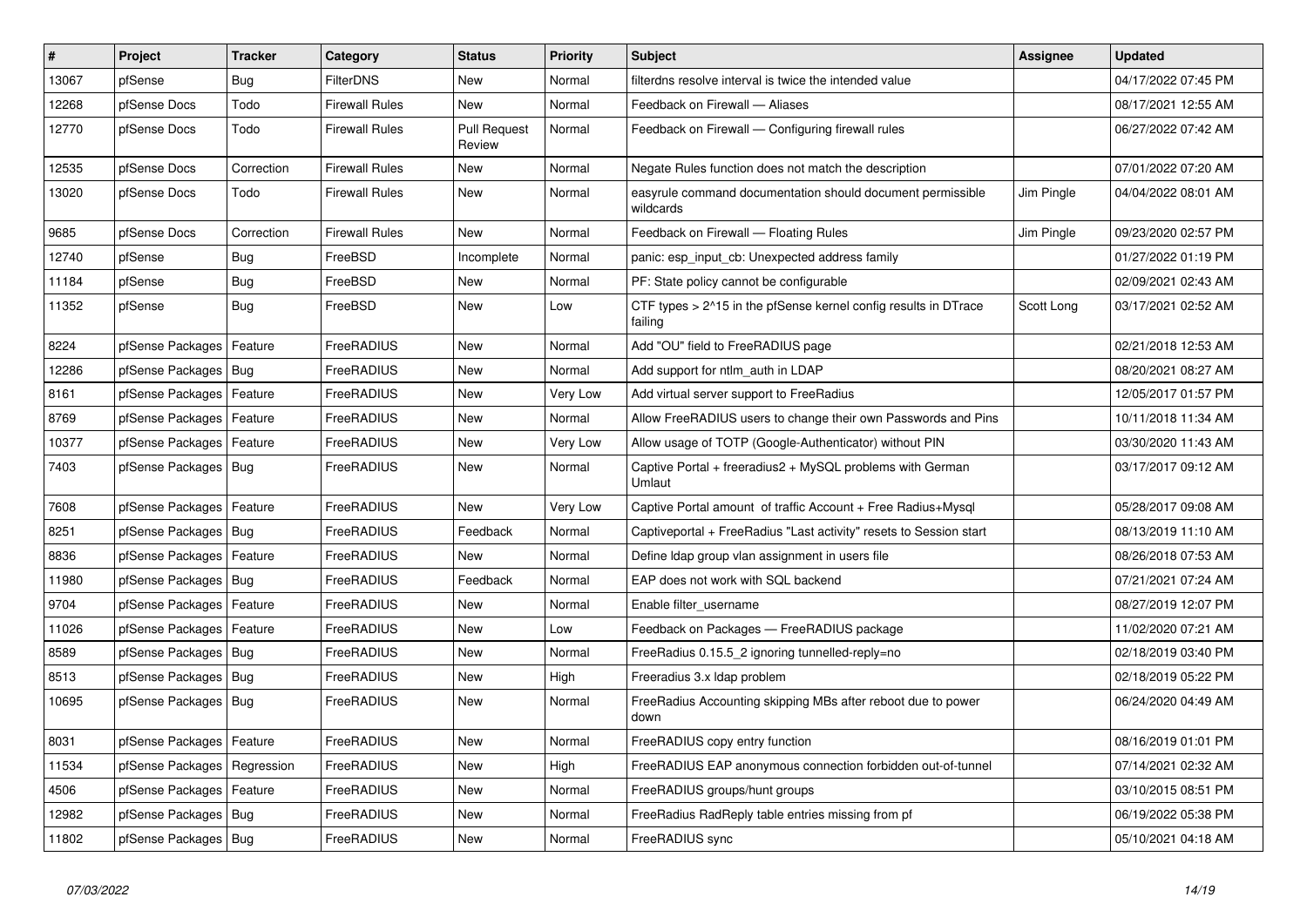| #     | Project                    | <b>Tracker</b> | Category          | <b>Status</b>                 | <b>Priority</b> | <b>Subject</b>                                                                                                                                                          | <b>Assignee</b>     | <b>Updated</b>      |
|-------|----------------------------|----------------|-------------------|-------------------------------|-----------------|-------------------------------------------------------------------------------------------------------------------------------------------------------------------------|---------------------|---------------------|
| 12742 | pfSense Packages   Bug     |                | FreeRADIUS        | Feedback                      | Normal          | freeRADIUS virtual-server-default: modules dailycounter,<br>monthlycounter, noresetcounter, expire_on_login in authorize<br>section prevent virtual server from loading |                     | 03/01/2022 12:45 PM |
| 12126 | pfSense Packages   Bug     |                | FreeRADIUS        | <b>New</b>                    | Normal          | freeradius3 0.15.7 31                                                                                                                                                   |                     | 10/11/2021 08:21 AM |
| 10297 | pfSense Packages   Feature |                | FreeRADIUS        | Assigned                      | Normal          | IPv6 user attributes                                                                                                                                                    |                     | 04/21/2022 12:39 PM |
| 11138 | pfSense Packages   Feature |                | FreeRADIUS        | New                           | Normal          | new WebGUI checkboxes needed                                                                                                                                            |                     | 12/07/2020 08:28 AM |
| 8264  | pfSense Packages   Bug     |                | FreeRADIUS        | New                           | Normal          | Radiusd restart on WAN change results in freeradius not running<br>(and possible solution)                                                                              |                     | 04/21/2022 12:39 PM |
| 13284 | pfSense Packages   Feature |                | FreeRADIUS        | New                           | Normal          | Option to define "Issuer" in OPT configuration.                                                                                                                         | Jakob<br>Nordgarden | 06/19/2022 12:10 PM |
| 8516  | pfSense Packages   Bug     |                | <b>FreeRADIUS</b> | <b>New</b>                    | Normal          | FreeRADIUS requires settings re-saved after pfSense upgrade                                                                                                             | Jim Pingle          | 12/31/2021 05:58 PM |
| 11388 | pfSense Packages   Bug     |                | FreeRADIUS        | Feedback                      | Normal          | Captive Portal authentication error with MySQL backend                                                                                                                  | <b>Viktor Gurov</b> | 02/10/2021 08:54 AM |
| 11054 | pfSense Packages   Bug     |                | FreeRADIUS        | Assigned                      | Normal          | Check Client Certificate CN not working as described                                                                                                                    | <b>Viktor Gurov</b> | 12/14/2021 07:22 AM |
| 10871 | pfSense Packages   Feature |                | FreeRADIUS        | Feedback                      | Normal          | Extra time period counters for SQL backend                                                                                                                              | <b>Viktor Gurov</b> | 04/22/2022 02:19 AM |
| 11331 | pfSense Packages   Bug     |                | FreeRADIUS        | Feedback                      | Normal          | FreeRADIUS latest package upgrade broke Plain Mac<br>Authentication                                                                                                     | <b>Viktor Gurov</b> | 01/30/2021 10:08 AM |
| 10908 | pfSense Packages   Feature |                | FreeRADIUS        | Feedback                      | Normal          | FreeRADIUS server certificate not using full CA chain                                                                                                                   | <b>Viktor Gurov</b> | 04/22/2022 02:19 AM |
| 11746 | pfSense Packages   Bug     |                | FreeRADIUS        | Feedback                      | Normal          | Second LDAP server configuration misses the ipaNThash control<br>attribute                                                                                              | <b>Viktor Gurov</b> | 07/14/2021 01:44 PM |
| 11703 | pfSense Packages   Feature |                | <b>FRR</b>        | New                           | Normal          | add Krill and Routinator support BGP RPKI                                                                                                                               |                     | 03/18/2021 07:47 PM |
| 11963 | pfSense Packages   Feature |                | <b>FRR</b>        | New                           | Normal          | Dynamically change OSPF interface costs on selected interfaces on<br>CARP event                                                                                         |                     | 05/26/2021 04:13 AM |
| 10503 | pfSense Packages   Bug     |                | <b>FRR</b>        | <b>New</b>                    | Normal          | Flapping any GW in multi-WAN influences restating all IPsec tunnels<br>in FRR which leads to dropping all IPsec VTI static routes and<br>related BGP issues             |                     | 05/08/2020 07:51 PM |
| 10935 | pfSense Packages   Bug     |                | <b>FRR</b>        | New                           | Normal          | FRR 0.6.7-6 - BGPD service recycled IPv6 without Route Map                                                                                                              |                     | 12/30/2020 05:00 PM |
| 10516 | pfSense Packages   Bug     |                | <b>FRR</b>        | New                           | Normal          | <b>FRR Access list</b>                                                                                                                                                  |                     | 12/06/2020 11:02 PM |
| 11841 | pfSense Packages   Bug     |                | <b>FRR</b>        | New                           | Normal          | FRR access lists default bahavior changed to permit by default                                                                                                          |                     | 04/22/2021 09:52 AM |
| 12951 | pfSense Packages   Bug     |                | <b>FRR</b>        | Feedback                      | Normal          | FRR cannot remove IPv6 routes                                                                                                                                           |                     | 03/22/2022 09:24 PM |
| 11650 | pfSense Packages   Bug     |                | <b>FRR</b>        | New                           | Very Low        | FRR configuration broken on restore of manually edited FRR config<br>sections                                                                                           |                     | 03/10/2021 08:50 AM |
| 11377 | pfSense Packages   Bug     |                | <b>FRR</b>        | <b>Pull Request</b><br>Review | Normal          | FRR deinstall                                                                                                                                                           |                     | 03/10/2021 08:21 AM |
| 11936 | pfSense Packages   Bug     |                | <b>FRR</b>        | Incomplete                    | High            | FRR does not connect BGP when using password                                                                                                                            |                     | 05/19/2021 08:12 AM |
| 12889 | pfSense Packages   Feature |                | <b>FRR</b>        | New                           | Normal          | FRR GUI add set ipv6 next-hop global                                                                                                                                    |                     | 03/02/2022 06:10 AM |
| 11835 | pfSense Packages   Bug     |                | <b>FRR</b>        | New                           | Normal          | FRR OSPF redistributed connected routes disappearing                                                                                                                    |                     | 04/22/2021 07:11 AM |
| 11158 | pfSense Packages   Bug     |                | <b>FRR</b>        | New                           | High            | <b>FRR Prefix Lists</b>                                                                                                                                                 |                     | 12/30/2020 04:55 PM |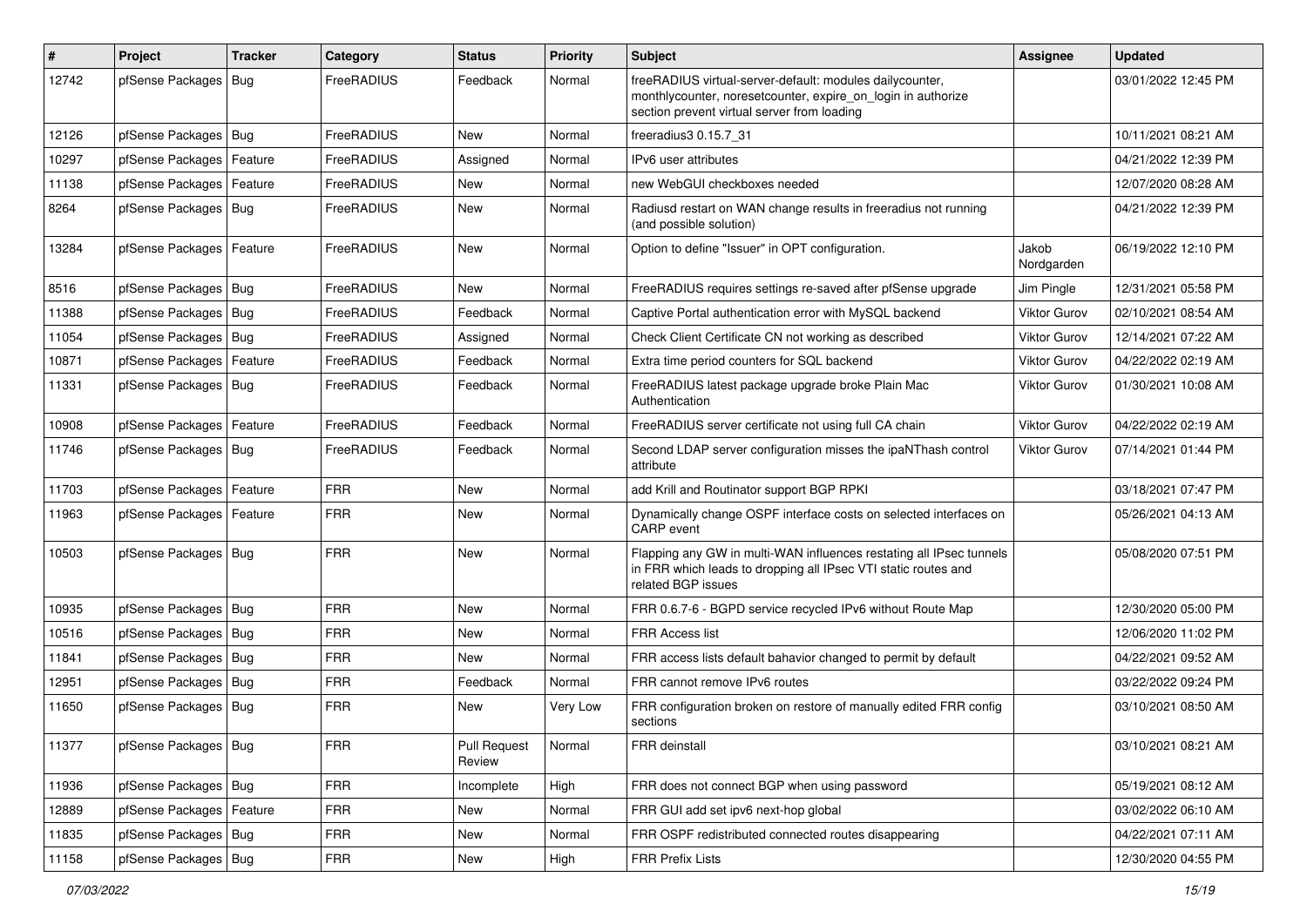| $\vert$ # | Project                       | <b>Tracker</b> | Category           | <b>Status</b>                 | <b>Priority</b> | <b>Subject</b>                                                                  | Assignee              | <b>Updated</b>      |
|-----------|-------------------------------|----------------|--------------------|-------------------------------|-----------------|---------------------------------------------------------------------------------|-----------------------|---------------------|
| 12751     | pfSense Packages              | Bug            | <b>FRR</b>         | New                           | Normal          | Improve FRR route restoration after gateway events                              |                       | 02/06/2022 11:07 PM |
| 11837     | pfSense Packages   Feature    |                | <b>FRR</b>         | New                           | Low             | Increase field length of FRR Networks in Access Lists and Prefix<br>Lists       |                       | 04/22/2021 07:10 AM |
| 12084     | pfSense Packages   Bug        |                | <b>FRR</b>         | <b>New</b>                    | Normal          | libfrr.so.0 error on SG-1100                                                    |                       | 06/26/2021 08:22 AM |
| 11823     | pfSense Packages              | Feature        | <b>FRR</b>         | New                           | Normal          | Route handling enhancements                                                     |                       | 04/19/2021 06:23 PM |
| 10358     | pfSense Packages              | Feature        | <b>FRR</b>         | New                           | Very Low        | <b>Stage FRR Configuration Changes</b>                                          |                       | 03/19/2020 06:48 AM |
| 6651      | pfSense Packages   Feature    |                | <b>FRR</b>         | Feedback                      | Normal          | Loopback interfaces                                                             | Christian<br>McDonald | 12/25/2021 02:42 PM |
| 10653     | pfSense Packages              | Feature        | <b>FRR</b>         | New                           | Normal          | Allow to download frr status                                                    | Jim Pingle            | 06/11/2020 01:21 AM |
| 9545      | pfSense Packages              | Feature        | <b>FRR</b>         | <b>New</b>                    | Normal          | Enable MULTIPATH in FRR                                                         | Jim Pingle            | 09/18/2020 12:52 PM |
| 11206     | pfSense Packages              | Feature        | <b>FRR</b>         | <b>Pull Request</b><br>Review | Normal          | <b>FRR 7.5</b>                                                                  | Jim Pingle            | 01/08/2021 12:47 PM |
| 10789     | pfSense Packages              | Feature        | <b>FRR</b>         | Feedback                      | Normal          | FRR integrated configuration and hitless reloads                                | Jim Pingle            | 01/20/2021 11:16 PM |
| 11130     | pfSense Packages              | Feature        | <b>FRR</b>         | Feedback                      | Normal          | FRR RIP support                                                                 | Jim Pingle            | 12/31/2021 04:19 PM |
| 10294     | pfSense Packages   Bug        |                | <b>FRR</b>         | New                           | Normal          | FRR Route Counts Incorrect on Status Page                                       | Jim Pingle            | 02/26/2020 11:08 AM |
| 9141      | pfSense Packages              | Feature        | <b>FRR</b>         | New                           | Very Low        | FRR xmlrpc                                                                      | Jim Pingle            | 11/26/2018 07:49 AM |
| 11345     | pfSense Packages              | Bug            | <b>FRR</b>         | Feedback                      | Normal          | FRR-OSPF - No "prefix-list" possible                                            | Jim Pingle            | 02/04/2021 11:03 PM |
| 11301     | pfSense Packages              | Feature        | <b>FRR</b>         | Feedback                      | Normal          | Switch FRR to use default rc file as a service control base                     | Jim Pingle            | 01/28/2021 09:35 AM |
| 12167     | pfSense Packages              | Bug            | <b>FRR</b>         | Feedback                      | Normal          | BGP TCP setkey not set if neighbor is in peer group                             | Viktor Gurov          | 09/16/2021 09:38 AM |
| 11847     | pfSense Packages   Bug        |                | <b>FRR</b>         | Feedback                      | Normal          | Filters not applied to PEER Groups                                              | Viktor Gurov          | 07/30/2021 07:45 PM |
| 11836     | pfSense Packages              | Bug            | <b>FRR</b>         | Assigned                      | Normal          | FRR ACCEPTFILTER unstable                                                       | Viktor Gurov          | 02/14/2022 07:20 AM |
| 12965     | pfSense Packages              | Bug            | <b>FRR</b>         | <b>Pull Request</b><br>Review | Normal          | FRR BFD peer configuration is handled incorrectly in some cases                 | <b>Viktor Gurov</b>   | 03/22/2022 08:04 AM |
| 11477     | pfSense Packages              | Bug            | <b>FRR</b>         | Feedback                      | Normal          | FRR does not recognize some BFD options                                         | Viktor Gurov          | 02/26/2021 10:52 PM |
| 11681     | pfSense Packages              | Bug            | <b>FRR</b>         | Feedback                      | Normal          | FRR generates invalid BFD configuration after removing interfaces               | Viktor Gurov          | 07/14/2021 04:40 PM |
| 11961     | pfSense Packages              | Bug            | <b>FRR</b>         | Feedback                      | Normal          | FRR OSPF add unwanted area 0 authentication to router ospf                      | <b>Viktor Gurov</b>   | 09/16/2021 10:25 PM |
| 11404     | pfSense Packages              | Bug            | <b>FRR</b>         | Feedback                      | Normal          | Incorrect prefix/access lists migration on update                               | <b>Viktor Gurov</b>   | 02/18/2021 09:49 AM |
| 11693     | pfSense Packages   Bug        |                | <b>FRR</b>         | Feedback                      | Normal          | IPv6 static routing fails                                                       | Viktor Gurov          | 04/26/2022 08:50 AM |
| 12653     | pfSense Packages   Regression |                | <b>FRR</b>         | Feedback                      | Normal          | RIP related startup error                                                       | <b>Viktor Gurov</b>   | 12/30/2021 08:37 AM |
| 13242     | pfSense                       | Feature        | Gateway Monitoring | New                           | Normal          | Enhancements to static route creation/deletion for dpinger monitor<br>IPs       |                       | 06/03/2022 11:20 AM |
| 11960     | pfSense                       | Bug            | Gateway Monitoring | Feedback                      | Normal          | Gateway Monitoring Traffic Goes Out Default Gateway                             |                       | 12/20/2021 05:43 AM |
| 7671      | pfSense                       | Feature        | Gateway Monitoring | New                           | Normal          | Gateway Monitoring Via Custom Script or Telnet.                                 |                       | 09/18/2020 02:59 PM |
| 13295     | pfSense                       | Bug            | Gateway Monitoring | Pull Request<br>Review        | Normal          | Incorrect function parameters for "get dpinger status()" call in<br>`gwlb.inc`` |                       | 06/28/2022 12:01 PM |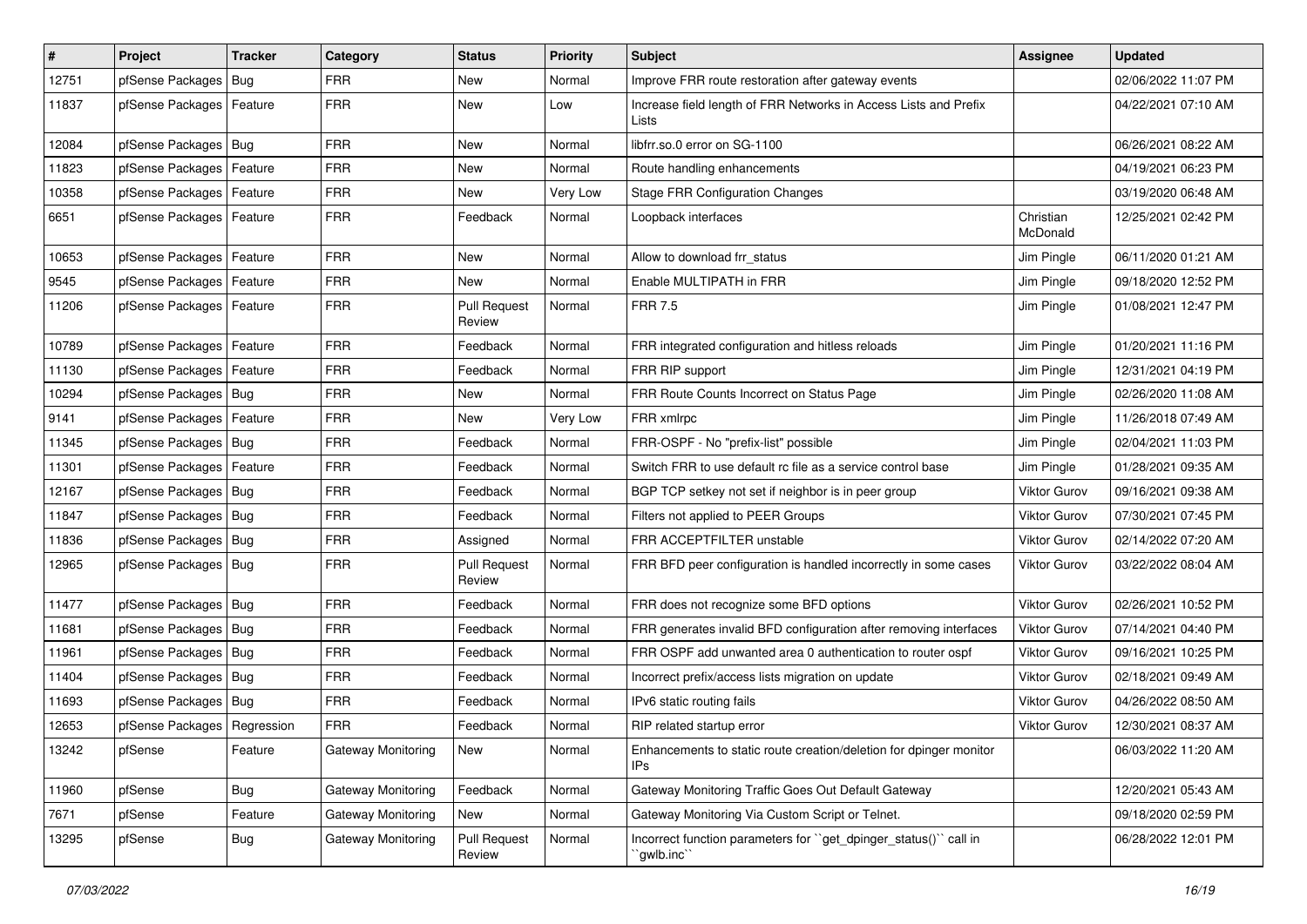| #     | Project      | <b>Tracker</b> | Category                  | <b>Status</b>                 | <b>Priority</b> | Subject                                                                                                                                        | Assignee            | <b>Updated</b>      |
|-------|--------------|----------------|---------------------------|-------------------------------|-----------------|------------------------------------------------------------------------------------------------------------------------------------------------|---------------------|---------------------|
| 3859  | pfSense      | Feature        | Gateway Monitoring        | New                           | Low             | Make it possible to set the source IP address for gateway monitoring                                                                           |                     | 11/06/2016 10:12 PM |
| 13076 | pfSense      | <b>Bug</b>     | Gateway Monitoring        | New                           | Normal          | Marking a gateway as down does not affect IPsec entries using<br>gateway groups                                                                |                     | 06/28/2022 12:01 PM |
| 12811 | pfSense      | Bug            | Gateway Monitoring        | <b>New</b>                    | Normal          | Services are not restarted when PPP interfaces connect                                                                                         | Jim Pingle          | 06/30/2022 03:18 AM |
| 6333  | pfSense      | Bug            | <b>Gateway Monitoring</b> | Confirmed                     | Normal          | Bootup starts/restarts dpinger multiple times                                                                                                  | Luiz Souza          | 11/16/2020 01:11 PM |
| 8192  | pfSense      | <b>Bug</b>     | Gateway Monitoring        | New                           | Low             | dpinger - Change in ISP link-local IPv6 address drops connectivity                                                                             | Luiz Souza          | 11/05/2020 07:31 AM |
| 12920 | pfSense      | Bug            | Gateway Monitoring        | <b>Pull Request</b><br>Review | Normal          | Gateway behavior differs when the gateway does not exist in<br>config.xml                                                                      | Viktor Gurov        | 06/28/2022 12:01 PM |
| 3132  | pfSense      | Bug            | <b>Gateway Monitoring</b> | In Progress                   | Normal          | Gateway events for IPv6 affect IPv4 services and vice versa                                                                                    | <b>Viktor Gurov</b> | 06/28/2022 12:01 PM |
| 12077 | pfSense      | Feature        | Gateways                  | New                           | Normal          | Allow stick-connections per gateway group                                                                                                      |                     | 06/24/2021 08:45 AM |
| 12632 | pfSense      | Bug            | Gateways                  | New                           | High            | Assigning a /30 WAN IP address at the console does not save the<br>gateway correctly                                                           |                     | 06/28/2022 12:01 PM |
| 13294 | pfSense      | Feature        | Gateways                  | New                           | Low             | Change gateway name                                                                                                                            |                     | 06/22/2022 06:07 PM |
| 12857 | pfSense      | <b>Bug</b>     | Gateways                  | New                           | Normal          | Firewall gateway goes away when making changes to Bridge0<br>device                                                                            |                     | 02/27/2022 11:20 AM |
| 8743  | pfSense      | Todo           | Gateways                  | New                           | Low             | Gateway Groups page should list gateways in tier order                                                                                         |                     | 08/14/2019 12:16 PM |
| 8343  | pfSense      | <b>Bug</b>     | Gateways                  | New                           | Normal          | Gateway Routes (Default Routes) not removed in Kernel when<br>removed from GUI                                                                 |                     | 05/14/2020 01:22 AM |
| 13320 | pfSense Plus | <b>Bug</b>     | Gateways                  | New                           | Normal          | IP aliases with a CARP VIP parent are not available as VIP choices<br>for gateway groups                                                       |                     | 06/29/2022 02:03 PM |
| 9650  | pfSense      | <b>Bug</b>     | Gateways                  | New                           | Normal          | IPv6 connection drops (ir-)regular on Kabelvodafone (German cable<br>ISP)                                                                      |                     | 07/27/2019 07:14 AM |
| 8846  | pfSense      | Bug            | Gateways                  | New                           | Low             | Misleading gateway error message adding/editing static routes using<br>a disabled interface                                                    |                     | 08/21/2019 11:29 AM |
| 11213 | pfSense      | Feature        | Gateways                  | New                           | Low             | Option to mark gateway as down directly from Table                                                                                             |                     | 01/03/2021 07:09 AM |
| 12764 | pfSense      | Bug            | Gateways                  | New                           | Normal          | VTI gateway status is pending after assigning the VTI interface                                                                                |                     | 02/07/2022 05:41 AM |
| 13328 | pfSense Plus | <b>Bug</b>     | Gateways                  | New                           | Normal          | Wireguard Site-to-Site broken after upgrade to 22.05                                                                                           |                     | 07/03/2022 02:58 AM |
| 12942 | pfSense      | <b>Bug</b>     | Gateways                  | New                           | Normal          | Code to kill states for old gateway when reconnecting an interface is<br>incorrect                                                             | Jim Pingle          | 06/28/2022 12:01 PM |
| 10875 | pfSense      | <b>Bug</b>     | Gateways                  | New                           | Normal          | PPP periodic reset does not fully restore gateway group round-robin<br>functionality                                                           | Luiz Souza          | 11/05/2020 07:44 AM |
| 11570 | pfSense      | Regression     | Gateways                  | <b>Pull Request</b><br>Review | Normal          | Gateway monitoring services is not always restarted on interface<br>events, which may prevent a WAN from recovering back to an online<br>state | Viktor Gurov        | 06/28/2022 12:01 PM |
| 12570 | pfSense Docs | Correction     | General                   | New                           | Normal          | Active appliance list missing 6100                                                                                                             |                     | 12/06/2021 11:41 AM |
| 12805 | pfSense Docs | New Content    | General                   | New                           | Very Low        | Add documentation about what triggers a notfication                                                                                            |                     | 02/15/2022 05:10 PM |
| 12214 | pfSense Docs | Todo           | General                   | New                           | Low             | Connect to WebGui.                                                                                                                             |                     | 08/05/2021 04:39 AM |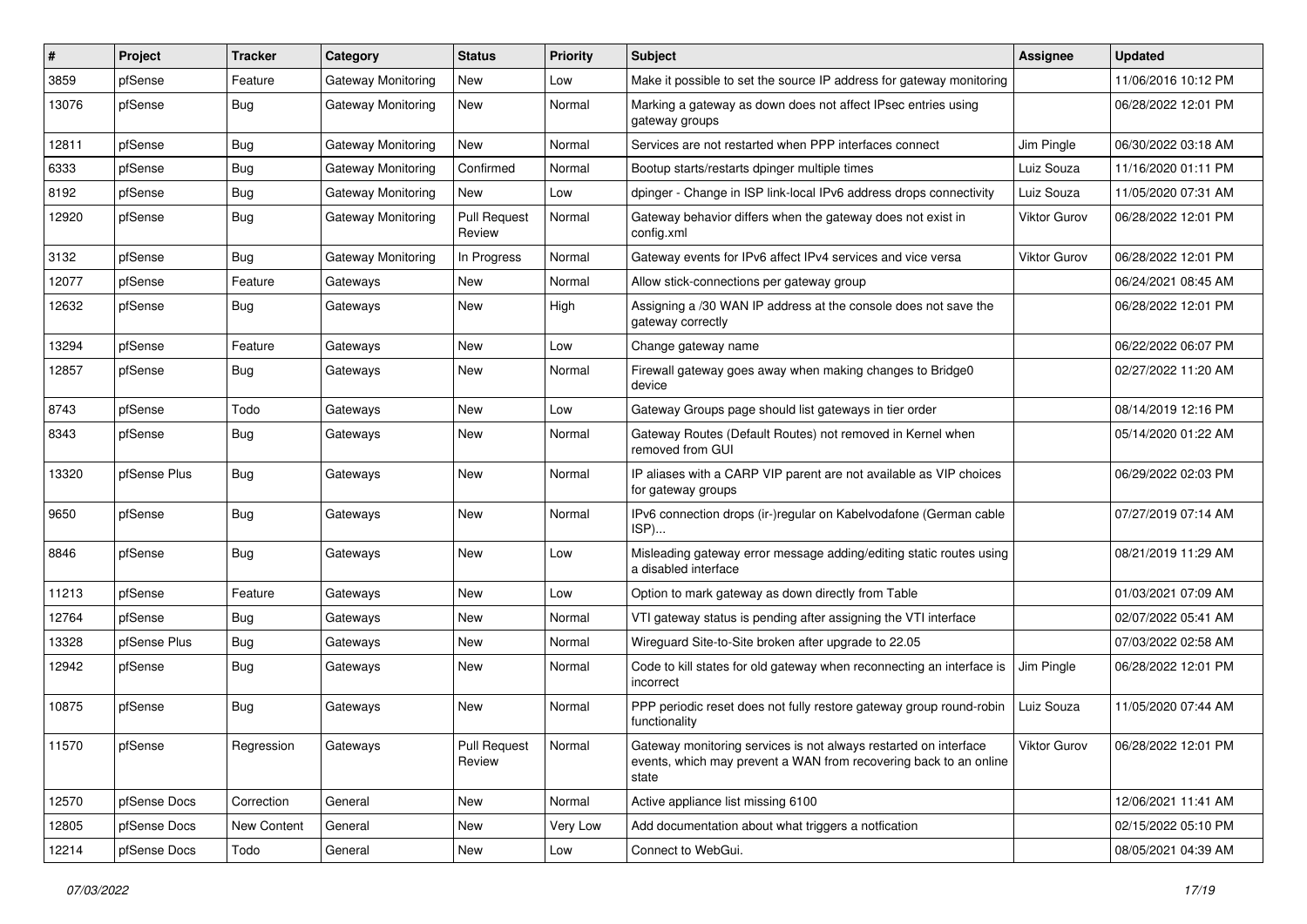| $\vert$ # | Project                    | <b>Tracker</b>     | Category | <b>Status</b> | <b>Priority</b> | Subject                                                                                             | <b>Assignee</b> | <b>Updated</b>      |
|-----------|----------------------------|--------------------|----------|---------------|-----------------|-----------------------------------------------------------------------------------------------------|-----------------|---------------------|
| 12804     | pfSense Docs               | <b>New Content</b> | General  | New           | Very Low        | Create Slack documentation                                                                          |                 | 02/15/2022 04:59 PM |
| 9370      | pfSense Docs               | Correction         | General  | In Progress   | Normal          | Update old screenshots                                                                              | Jim Pingle      | 12/03/2021 09:55 AM |
| 10821     | pfSense Docs               | Correction         | General  | New           | Normal          | Use neutral language alternatives                                                                   | Jim Pingle      | 09/23/2020 10:43 AM |
| 8213      | pfSense Packages           | $ $ Bug            | haproxy  | New           | Normal          | acl src file not populated from alias                                                               |                 | 12/21/2017 02:02 PM |
| 12465     | pfSense Packages           | Feature            | haproxy  | New           | Normal          | Add forwardfor advanced usecases                                                                    |                 | 10/16/2021 07:35 PM |
| 7686      | pfSense Packages           | Feature            | haproxy  | New           | Normal          | Add option in HAProxy to configure SSL defaults based on the<br>Mozilla SSL Configuration Generator |                 | 08/16/2019 01:09 PM |
| 10936     | pfSense Packages           | Bug                | haproxy  | Feedback      | Normal          | both haproxy/haproxy-devel non-existent option lb-agent-chk                                         |                 | 04/21/2022 12:40 PM |
| 8232      | pfSense Packages           | Feature            | haproxy  | New           | Normal          | different ssl options based on the sni name                                                         |                 | 01/30/2019 10:36 AM |
| 6861      | pfSense Packages           | Bug                | haproxy  | <b>New</b>    | Normal          | Ha-Proxy duplicated backend used in place of original backend                                       |                 | 02/18/2019 05:30 PM |
| 12427     | pfSense Packages           | Todo               | haproxy  | New           | Normal          | ha-proxy: action order in the GUI is not keeped in the resulting<br>ha-proxy configuration          |                 | 10/06/2021 07:02 AM |
| 13022     | pfSense Packages           | Bug                | haproxy  | Feedback      | Normal          | HAProxy - Sub Frontends ignore Client verification CA certificates                                  |                 | 04/06/2022 12:55 PM |
| 11036     | pfSense Packages           | Bug                | haproxy  | <b>New</b>    | Normal          | <b>HAproxy ACL</b>                                                                                  |                 | 02/11/2022 11:27 AM |
| 8982      | pfSense Packages           | Feature            | haproxy  | New           | Normal          | HAproxy ACL support for map in configuration UI                                                     |                 | 06/25/2019 01:49 AM |
| 7039      | pfSense Packages           | Bug                | haproxy  | Feedback      | Normal          | HAProxy backend configuration does not handle intermediate CAs<br>properly                          |                 | 04/21/2022 12:40 PM |
| 11000     | pfSense Packages           | <b>Bug</b>         | haproxy  | <b>New</b>    | Very Low        | haproxy deprecated trick suggested                                                                  |                 | 12/23/2020 02:55 PM |
| 9500      | pfSense Packages           | Bug                | haproxy  | New           | Normal          | HAproxy does not delete non-applicable action config                                                |                 | 01/18/2022 06:28 AM |
| 9261      | pfSense Packages           | Bug                | haproxy  | <b>New</b>    | Normal          | haproxy GUI failure                                                                                 |                 | 01/08/2019 12:41 PM |
| 9247      | pfSense Packages           | Bug                | haproxy  | New           | Low             | HAProxy multiple server selection on stats pages doesn't work                                       |                 | 01/02/2019 04:44 PM |
| 7462      | pfSense Packages           | Bug                | haproxy  | New           | Normal          | HAproxy not rebinding properly after WAN DHCP IP change                                             |                 | 01/11/2018 09:15 AM |
| 8902      | pfSense Packages   Bug     |                    | haproxy  | New           | Normal          | HAproxy package not use custom DNS for lookup on apply new<br>config                                |                 | 09/16/2018 08:16 AM |
| 8869      | pfSense Packages           | Feature            | haproxy  | New           | Normal          | HAproxy should use RFC 7919 DH parameter files                                                      |                 | 10/17/2018 10:46 AM |
| 9077      | pfSense Packages           | Feature            | haproxy  | New           | Normal          | haproxy UI: Add seperator lines                                                                     |                 | 10/29/2018 06:06 AM |
| 6784      | pfSense Packages           | Bug                | haproxy  | New           | Normal          | HAProxy version .48 will not use URL Table Alias for front end<br>listener                          |                 | 02/18/2019 05:32 PM |
| 13098     | pfSense Packages           | Bug                | haproxy  | Feedback      | Low             | HAProxy Virtual IP broken link under Frontend setup                                                 |                 | 04/27/2022 08:35 AM |
| 8121      | pfSense Packages   Feature |                    | haproxy  | New           | Normal          | haproxy, allow to generate backends even they don't seem to be<br>used                              |                 | 11/23/2017 04:04 AM |
| 8438      | pfSense Packages   Bug     |                    | haproxy  | New           | High            | haproxy: can't use ACL for cert with http-response actions                                          |                 | 05/24/2018 01:12 PM |
| 9648      | pfSense Packages           | Feature            | haproxy  | New           | Very Low        | Multiple node Sync HAProxy configuration to backup CARP<br>members via XMLRPC.                      |                 | 07/25/2019 10:04 AM |
| 9599      | pfSense Packages   Feature |                    | haproxy  | New           | Normal          | Support for "peers" in HAproxy                                                                      |                 | 06/25/2019 01:47 AM |